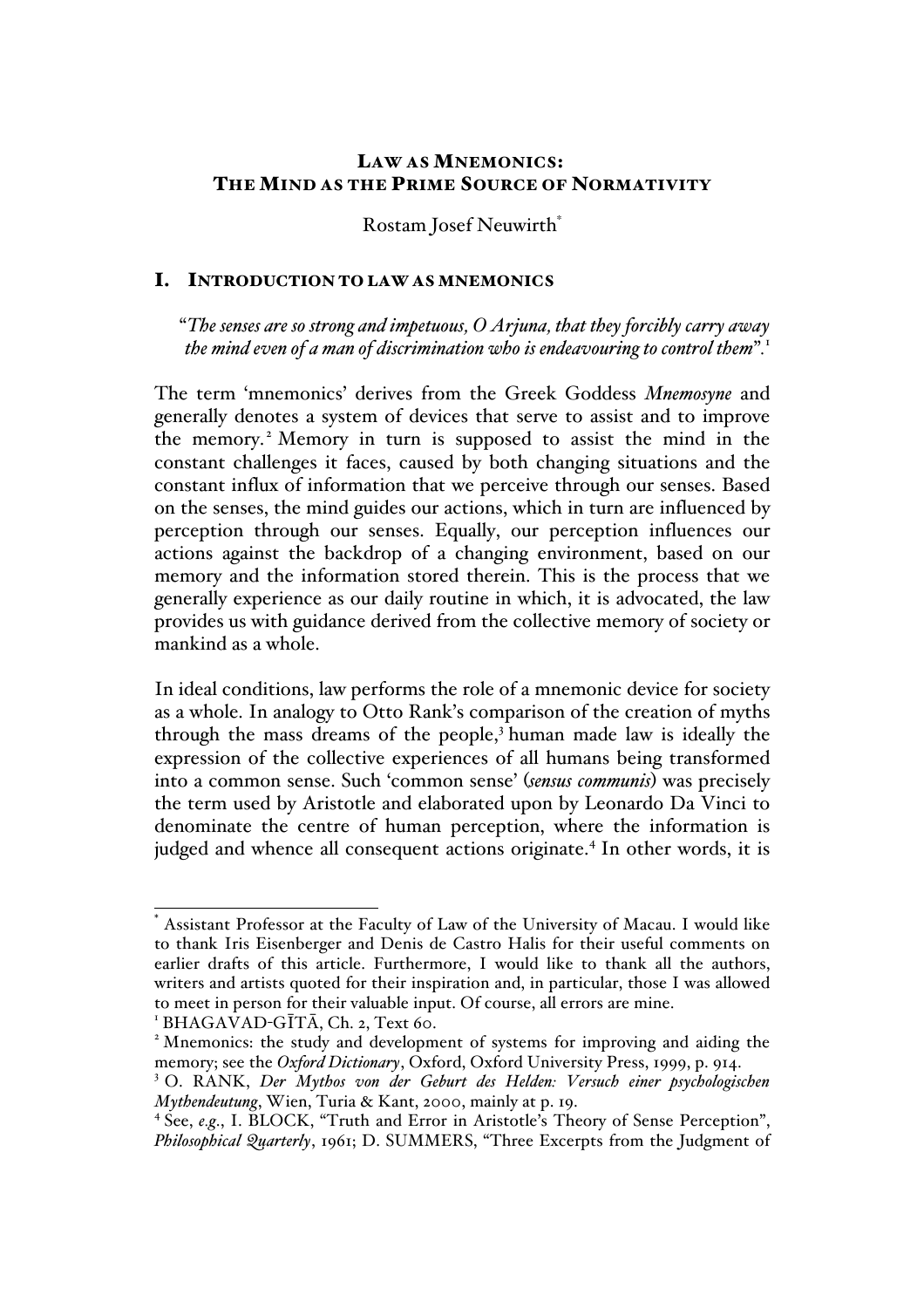common knowledge but not commonly acknowledged that the accuracy of human judgment is inextricably linked to the reliability of its information, which again depends on the degree of the combination of the content of information reaching the mind via the various sources of our senses and sensations.

Unfortunately, however, in the process of law-making, we usually neither identify the best ideas nor create the adequate institutions; where, in turn, these ideas can be collected and realised. In other words, no apt structures are in place which would allow for the due collection of such collective information and the subsequent expression of the common will of human kind as a whole against the backdrop of an ever faster changing world. To give an example, visa regulations and immigration laws along national territorial boundaries are the ultimate shame of our failure to recognise the unity of the world we inhabit and to accordingly organise the life of all mankind in a more holistic manner. Similarly, one must ask whether the present practice of a rigid set of reform rules and ratification procedures for the treaties of the European Union truly reflect the European political reality where, I am inclined to believe, it is not the lack of a European *demos* as such that is to be deplored but instead the wide absence of an adequate forum for the formulation and expression of the European people's common will.

Consequently, instead of overly debating existing concepts -such as the nation state and territoriality-, we should seriously start to allow new ideas for the organisation of the complex relationships that govern life in a globalised world to be formulated and to pave the way for a new understanding of law and normativity. This, it is submitted here, is necessary given that perception itself -understood as the process of receiving information through our various senses- has undergone drastic changes throughout the 20th century. The central argument is that many of the consequences that these changes entail can only be successfully met by shifting the interest from the periphery closer to the centre from where law and normativity truly emanate; *i.e*., the human mind.

With the human mind as the centre of perceptive gravity, this article advocates the understanding of law as mnemonics; which basically entails a critique of our present conception of law along the following lines:

First, it can be understood as a criticism of the 'static' nature assigned to law; namely, the rigidity with regard to changes in time and space. 'Static'

Sense", in C. FARAGO, *Leonardos Writings and Theory of Art*, New York, Garland, 1999, pp. 97-112, at pp. 97-101.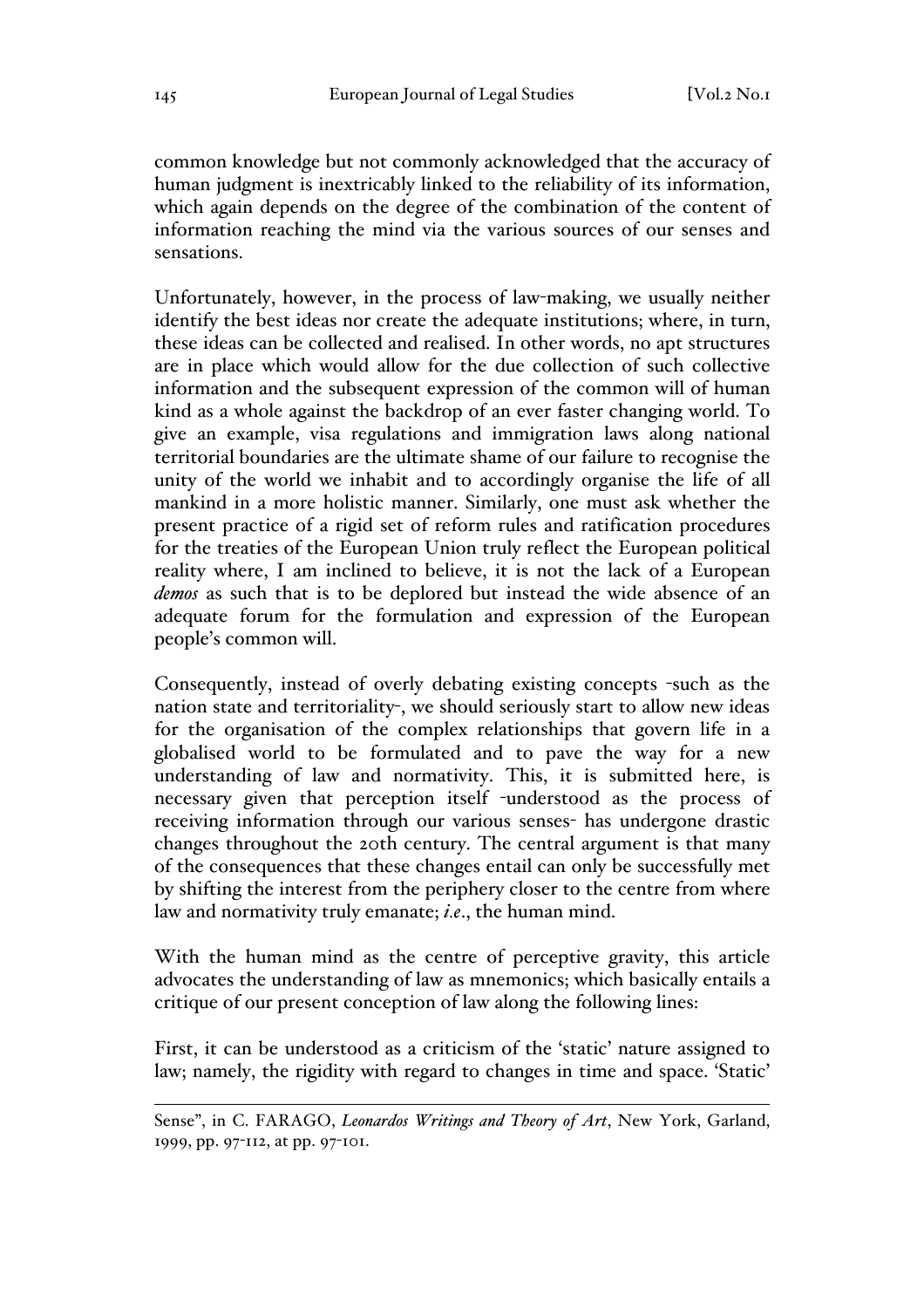in this context, however, must not be confused with the important task inherent in law to provide stability and predictability, especially through its repeated application. As we know from amendments to positive law or from a deviation from the rule of *stare decisis*, changing the law can mean to keep things as they are and *vice versa*. Such criticism mainly opposes an archaic interpretation of law based on a strictly dichotomous or dualist thinking which often comes with dogmatic ideas -such as ideas about (capital) punishment, or religious and other fundamentalism-, bringing about fatal encroachments on human freedom. In short, the major concern of such archaic understanding of law is the superficial fight against the symptoms without duly analysing the causes.

The second criticism closely relates to the one of a mere dichotomous thinking and addresses the fragmentation that has seized the sphere of law based on our fragmented perception and resulting in an incomplete understanding of human nature. Such fragmented understanding of law applies both to the legal field in itself, such as the splits in public and private or domestic and international law show,<sup>5</sup> but also to its relation to other scientific disciplines, such as economics, history, psychology and political science. Both scenarios are caused by inadequate conception resulting in a lack of consistency and communication between research in different fields and, particularly for the field of law, in an insufficient consideration of the wider context. As a response to this lack of consistency, law as mnemonics advocates a more holistic approach, which means that it demands the maximisation of relevant information underlying the legal process; *i.e.*, not only the duty to take into account existing information but also to accept and duly consider the probability of the incompleteness of our knowledge. This criticism finally also entails that law as mnemonics, in correspondence to the functioning of the mind, calls for a reduction of the so-called 'mnemonic traces'; or legal norms, to use the language of juridical sciences. This is because the mind's activity aims at minimising data and not at the collection of a large amount of data.<sup>6</sup>

## II. NORMATIVITY AND THE MIND: LAW BETWEEN PERCEPTION, MEMORY, AND CHANGE

"*Il y a ma vérité, il y a ta vérité et il y a* [*…*] *la vérité*".7

 <sup>5</sup> See, *e.g.*, R.J. NEUWIRTH, "International Law and the Public/Private Law Distinction", *Austrian Journal of Public and International Law*, 2000, pp. 393-408.

<sup>6</sup> See F. VESTER, *Die Kunst vernetzt zu denken: Ideen und Werkzeuge für einen neuen Umgang mit Komplexität*, Stuttgart, DVA, 1999, p. 23.

<sup>7</sup> *Tierno Bokar* is a play based on a book by Malian writer Amadou Hampaté Bâ.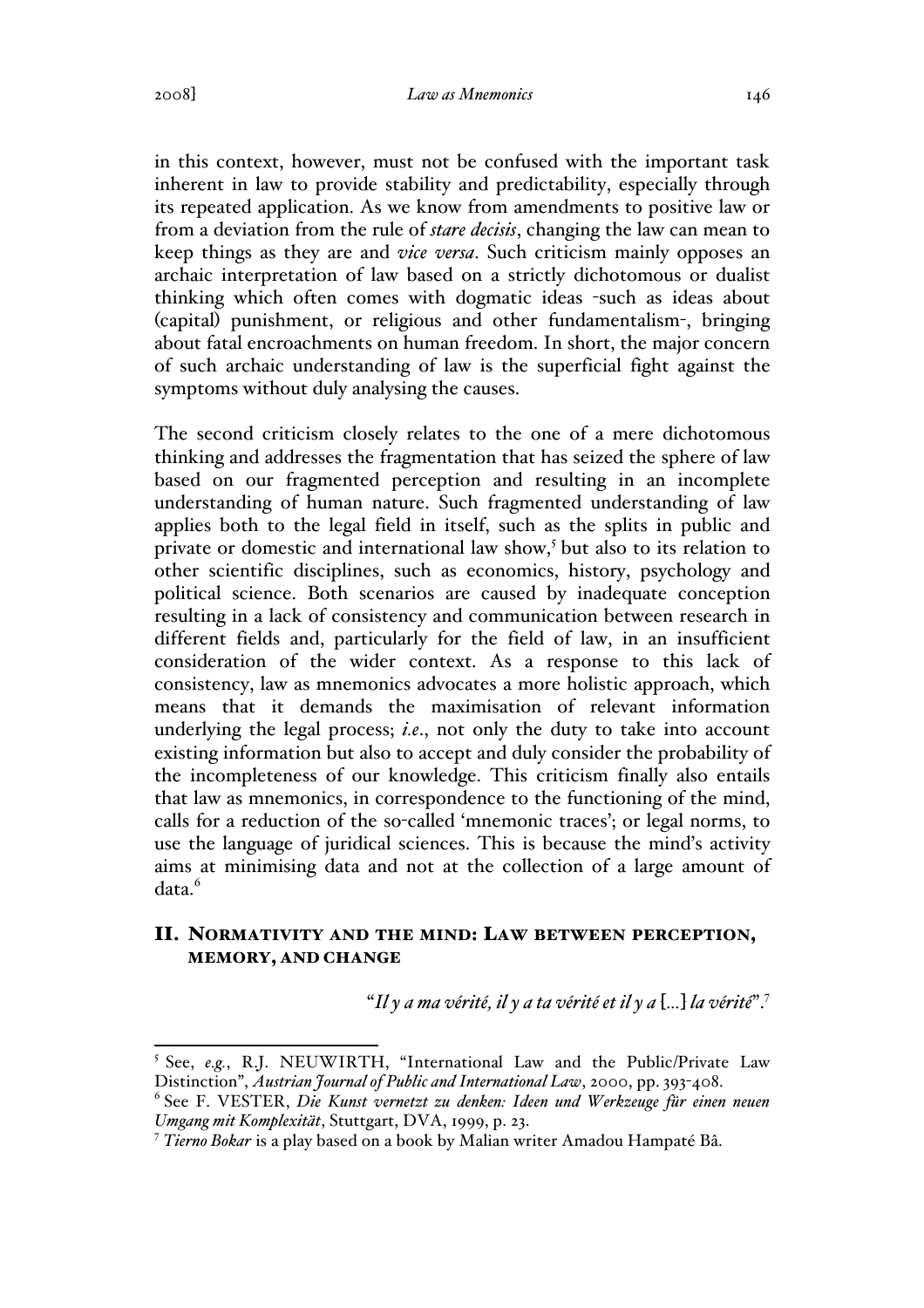Law is often asked to deliver justice and, in order to do so, the expectation is that it must be based on truth. Truth and justice, however, may be of ephemeral character; both changing over time and with places. This problem of law has been described as follows:

"The omnipresence of change throughout all human experience thus creates a fundamental problem for law; namely, how can law preserve its integrity over time, while managing to address the newly emerging circumstances that continually arise throughout our history".<sup>8</sup>

This problem of law is further aggravated or even caused by the nature of perception which suggests that there are as many truths as there are 'litigants'. For this reason, law has developed, in abstract, the dialectic principle of *altera pars audiatur* (hear the other side). Being realistic about what we call 'universal' truth, this principle is based on the reasoning that the wider the spectrum of evidence analysed, the higher the approximation of truth; or, in other words, "four -or six, when including the judge's- eyes certainly see more than two". This means that the more complete the information, the better the judgement or the closer to the truth, which in this context is synonymous for justice. Moreover, it reflects the principal logic underlying legal reasoning which is rooted in a dialectical process otherwise known as the legal syllogism. This process, illustrated by *iustitia* and the two scales, is strictly based on the mentioned dichotomous thinking and is deemed to produce a higher level of understanding in the synthesis of two (or more) conflicting opinions. By inference, law's central function is to establish justice against an ever-changing environment through an inclusive truth-finding mission based on the active participation of all persons, whether indirectly or directly, concerned. It can be added that, in those cases where the participation of all cannot be guaranteed, a legal fiction, based on principles of participatory democracy *e.g*., a jury representing the 'people', or parliament the population-, serves as a substitute for the interests of the litigants whereas, on the other side, in similar terms, a judge substitutes the relevant 'polity', as the supreme instance of truth that we humans were capable of conceiving in our mind and projecting in reality so far. However, the involvement of all individuals, even if through various legal fictions, such as participatory democracy, is far from being achieved.

Notwithstanding the lack of understanding that incomplete information

 <sup>8</sup> See M.L. JOHNSON, "Mind, Metaphor, Law", *Mercer Law Review*, 2006, pp. <sup>845</sup>- 868, at p. 845.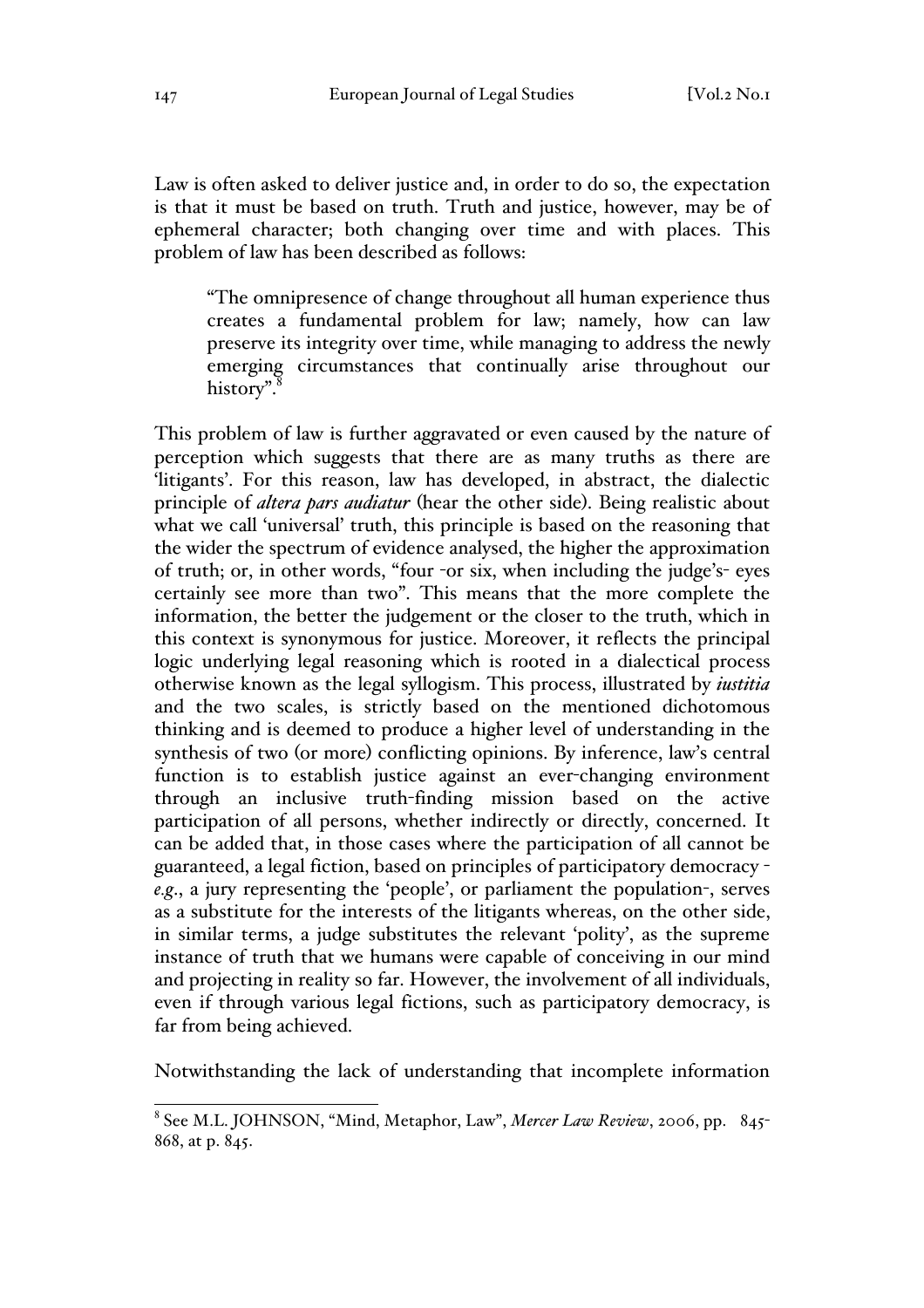2008] *Law as Mnemonics* 148

entails, it is precisely the logic that formed the basis for linking our mind to our reality that has become drastically altered with the dawn of the 20th century. In history, most important paradigm changes, initialled by socalled *Sternstunden der Menschheit* ("decisive moments in history") and announcing the beginning of a new era for humanity, were preceded by different technological -*i.e*., mechanical, industrial, digital- innovations capable of affecting in one way or another, all of our known and, presumably, also our unknown, senses.

At the dawn of the 20th century, the principal premonition was the invention of the *cinématographe*, a motion-picture camera and projector in one; which was formally accomplished in 1895 by the *frères Lumières*. <sup>9</sup> Since then, this technology that allowed for the first time to record, reproduce, store, and present moving images to a wider audience, has subsequently become further refined in its applicability and extended in its scope through the invention of television, satellite broadcasting, or digitisation to mention but a few stages. With this transition from a single static photograph to a dynamic chain of moving pictures, also our perception and the deriving theoretical explanations of human perception gradually changed. Such change has also urged Paul Nora to investigate more closely the links between history and memory leading him to the conclusion that memory has become transformed and that a decisive shift from the historical to the psychological has occurred with the consequence that:

"The total psychologisation of contemporary memory entails a completely new economy of the identity of the self, the mechanics of memory and the relevance of the past".<sup>10</sup>

Thus, as reflected in the material world in various new technological innovations -notably, in the fields of transport and communications-, it can be said that our perception has, caused by the influences of these new media on the mind, drastically changed and with it also the identity of the self. However, most of these changes have gone unrecognised in the legal world and, notably, its international instruments and institutions; which is why more conflicts will continue to occur and to challenge law. It is

<sup>&</sup>lt;sup>9</sup> See, for the history and the difficulty of attributing the invention of film to one inventor, G. SADOUL, *Histoire du cinéma mondial*, 9th ed., Paris, Flammarion, 1949, pp. 7-19; K. THOMPSON and D. BORDWELL, *Film History: An Introduction*, New York, McGraw-Hill, 1994, pp. 4-12; T. RAMSAYE, "The Motion Picture", *Annals of the American Academy of Political and Social Science*, 1926, pp. 1-19; T. RAMSAYE, "The Rise and Place of the Motion Picture", *Annals of the American Academy of* 

*Political and Social Science*, 1947, pp. 1-11.<br><sup>10</sup> P. NORA, "Between Memory and History: *Les lieux de mémoire*", *Representations*, 1989, pp. 7-24, at p. 15.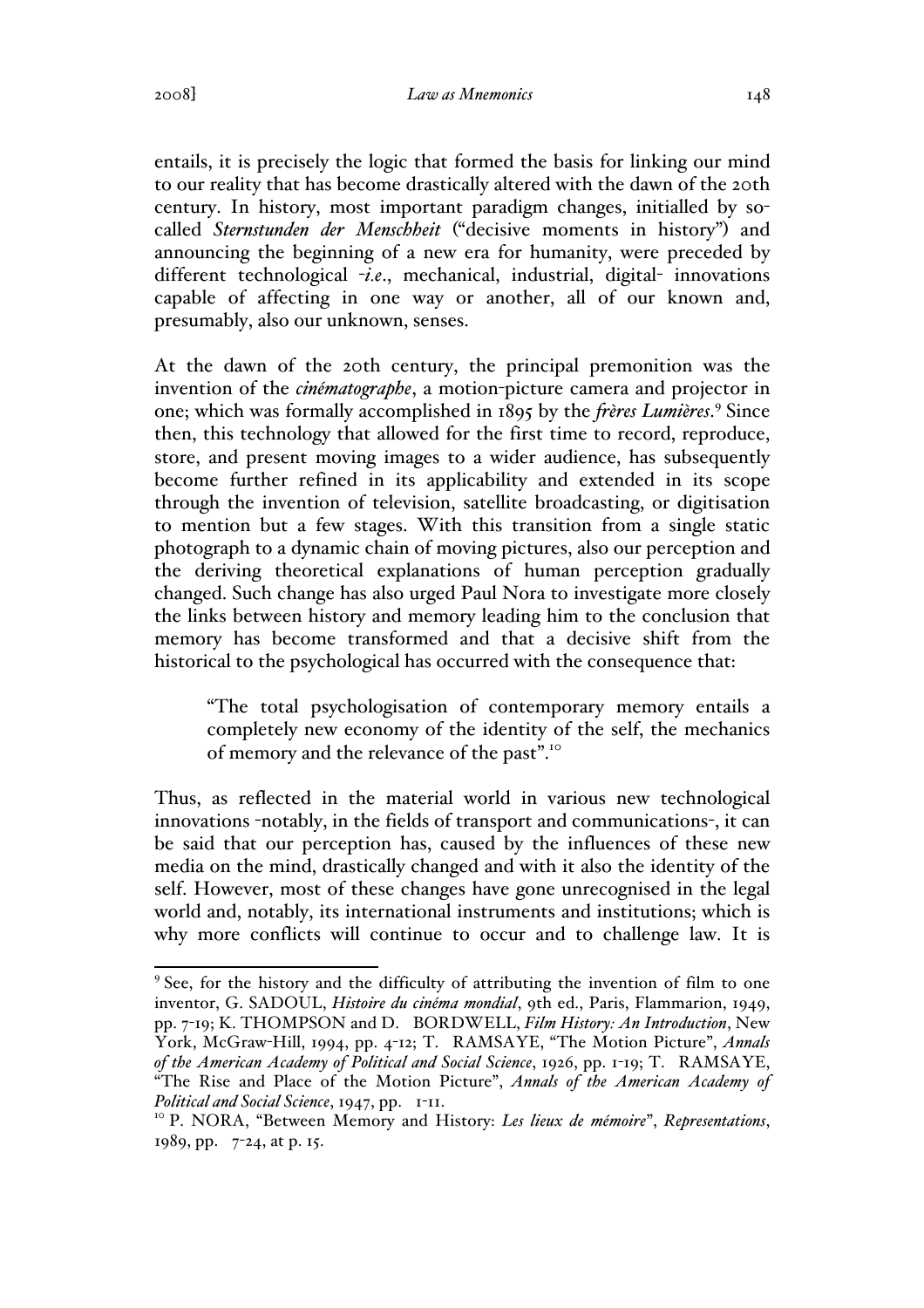therefore only logical that the laws that were enacted in the past need to be adapted accordingly and new conceptual approaches be formulated in order to tackle the challenges of today and tomorrow. In this context, it is highly regrettable that, especially in Europe and often in mainstream academia, the formulation of new ideas or introduction of new concepts for debate -such as, for instance, a cognitive science of law- is prevented or merely dismissed as 'unscientific' because it is found to be outside the traditional perception of legal science.

#### 1. *Some selected conceptual responses to change*

### "*Photography is truth. And cinema is truth twenty-four times a second*".11

Unlike in the legal field, the change of perception has gradually infiltrated public awareness through the works of a few pioneers and continues to do so practically in all branches of science but particularly in psychology, physics, the arts, and technology; to mention but a few. A very early testimony is that of Ernst Mach, formulated in his *Beiträge zur Analyse der Empfindungen*, published in 1885, in which he also ponders on the psychological implications of the 'law of associations' for the human mind. According to this law, it is after each time that two different concepts are evoked together that each one of them will automatically be remembered when the other is evoked.<sup>12</sup> This 'law' stands in clear contrast to the natural desire, particularly strong in the scientific world, to solely 'dissect' and analyse instead of synthesise after the process of critical analysis has been concluded. Despite the increase in the strong simultaneous influx of information on all our known (and unknown) senses in the form of text, picture, sound and movement, many urgent policy problems, as the present split in the economic and political organisation of world affairs shows, remain fragmented and de-compartmentalised.

The strong implications of the chronology of the new inventions for all our senses combined was well-understood by George Orwell. In his famous novel *Nineteen Eighty-Four*, he concludes rightly that the invention of print made it easier to manipulate public opinion, but "the film and the radio carried the process further".<sup>13</sup> The reference to the possibility of manipulating public opinion is linked to the increasing influx of information to our mind through several senses simultaneously. Years before Orwell's *Nineteen Eighty-Four*, the new possibilities of perception

<sup>&</sup>lt;sup>11</sup> A quote from Jean-Luc Godard.<br><sup>12</sup> E. MACH, *The Analysis of Sensations and the Relation of the Physical to the Psychical*, New York, Dover, 1959, p. 239 [first published in 1885]. <sup>13</sup> G. ORWELL, *Nineteen Eighty-Four*, 1948.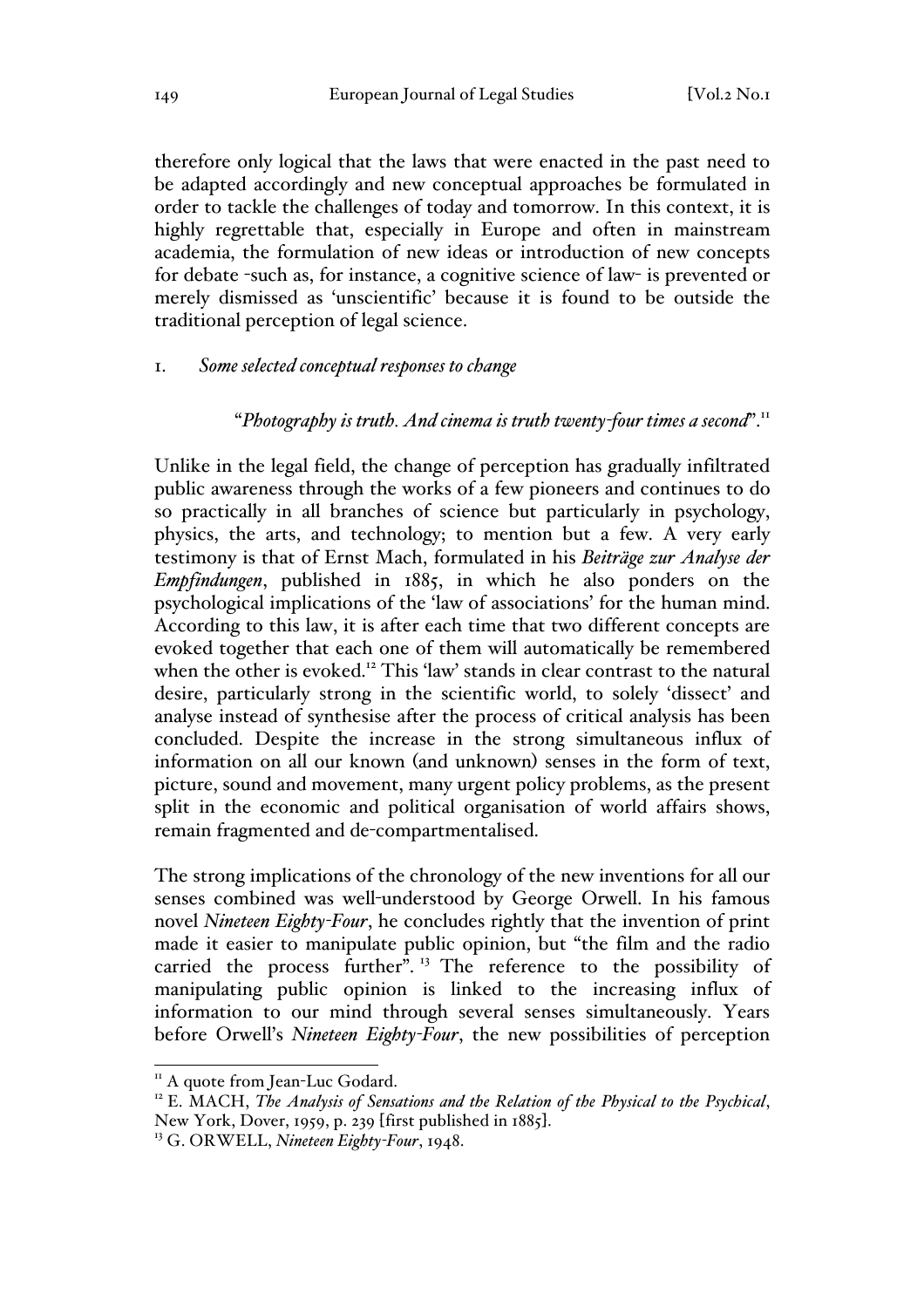linked to these novel media was already the subject of early critical thoughts by Walter Benjamin in his well-known article *Das Kunstwerk im Zeitalter seiner technischen Reproduzierbarkeit*. In this article, he not only considered the impact these perceptive changes may have on reality but also projected them, like Orwell did later, into the far future. In a condensed combination, he presented his thoughts as follows:

"Mass reproduction is aided especially by the reproduction of masses. In big parades and monster rallies, in sports events, and in war, all of which nowadays are captured by camera and sound recording, the masses are brought face to face with themselves. This process, whose significance need not be stressed, is intimately connected with the development of the techniques of reproduction and photography. Mass movements are usually discerned more clearly by a camera than by the naked eye. A bird's-eye view best captures gatherings of hundreds of thousands. And even though such a view may be as accessible to the human eye as it is to the camera, the image received by the eye cannot be enlarged the way a negative is enlarged".14

This paragraph reflects well the many profound challenges the new media bore in themselves not only for our self-perception but, consequently, also for the organisation of the life of the individual as a member of society. Like a big mirror, the motion picture and later global television broadcasting via satellites would drastically alter the possibilities of individual as well as collective self-perception in a way that Narcissus would not have dreamt about in his worst nightmares. For a visual proof of this change in perception it suffices to compare the difference in the depiction of reflections in the painting *Narcissus* (1597-1599) by Michelangelo Merisi da Caravaggio (1571-1610) and in the painting *La reproduction interdite* (1937) by René François Ghislain Magritte (1898-1967); which both display, *albeit* in quite different forms, the reflection of a person in a surface that forms images by reflection; namely, water in the former and a mirror in the latter.<sup>15</sup>

 <sup>14</sup> W. BENJAMIN, "Das Kunstwerk im Zeitalter seiner technischen Reproduzierbarkeit", in R. TIEDEMANN and H. SCHWEPPENHÄUSER, *Walter Benjamin: Gesammelte Schriften*, 2nd ed., Frankfurt, Suhrkamp, 1978, pp. 436-508, at p. 467.

 $15$  See G. OLLINGER-ZINQUE, "La culture des idées: Ce qui est invisible ne peut être caché à notre regard"; F. LEEN, "Un rasoir est un rasoir: Le mot et l'image dans certaines peintures de René Magritte"; R. WANGERMEE, "Magritte et 'l'univers du son'", in G. OLLINGER-ZINQUE and F. LEEN, *René Magritte (1898-1967): Catalogue du centenaire*, Gand, Ludion, 1998, pp. 14, 23 and 37-53.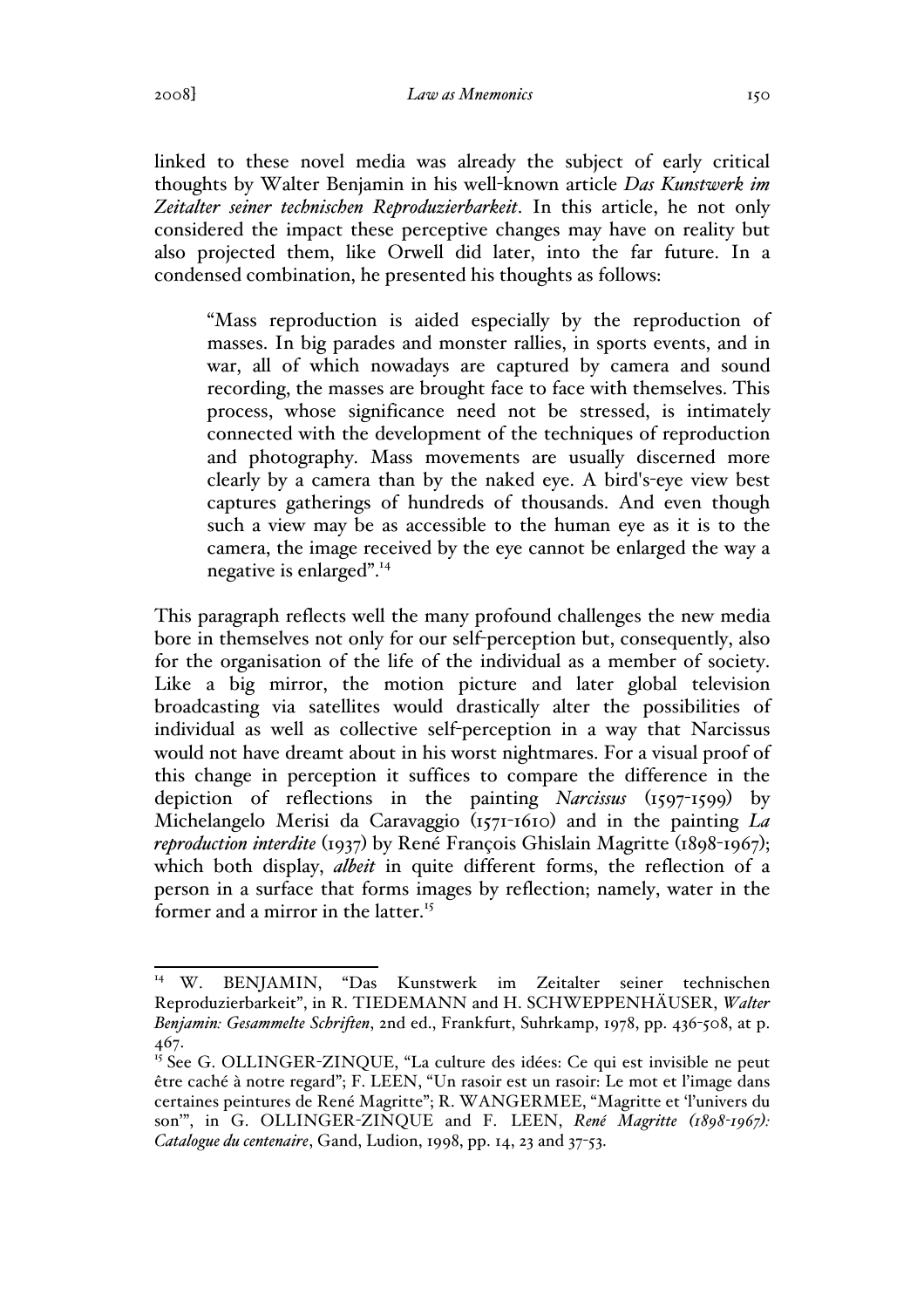Thus, examples of this shift in human perception are manifold but they have in common that, if before theories of perception were atomistic and static, they now tend to be more holistic and dynamic, although they are occasionally still not widely accepted. This was the case of protagonists of the *Gestalttheorie*, who contended *inter alia* that the perception of all the individual constituents of any entity together constitutes something else and adds something new, a so-called "*Gestalt*" (shape), to the sum of the single individual constituents. *Gestalt* theory, thus, contends as a basic principle that the whole is greater than the sum of its parts. In accordance with this approach, Christian von Ehrenfels, for example, wrote that a sequence of twelve tones is no longer only a sequence of twelve single tones, but also constitutes the foundation of a melody.<sup>16</sup> Such an approach brings about a different attitude towards the relation between the single component and the *Gestalt* as a whole. This is *a fortiori* true for a motion picture movie, which is at the same time a film strip made of kilometres of single photographs including single tones echoed and words spoken. It is more complex still with our sense of smell and its integration with other sources of sensory information.<sup>17</sup> And what about the entirety of sensory information that reaches our brain through our senses? They may well constitute a *Gestalt* on their own and not only the source of our entire present well-being or malaise but also the basis for our consciousness and personality.

Therefore, growing complexity makes it necessary to enhance our perception through the integration of all our senses into one. Such integration is essential if we want to master all the influences that we are exposed to. In analogy to the mind, in a democracy -which cannot only be defined as a form of government but also as a discipline of mind-, we must equally integrate all aspects of life in a community in order to give it a new *Gestalt*. Applying this principle to different qualities of such *Gestalten* (shapes), Christian von Ehrenfels wrote that "higher *Gestalten* are those in which the product of the unity of the whole and the multiplicity of the parts is greater".18 To obtain such a "higher *Gestalt*" -which, in legal terms, is best described by constitutionalism- is precisely the principal challenge

<sup>&</sup>lt;sup>16</sup> See C. VON EHRENFELS, "On 'Gestalt Qualities", in B. SMITH, *Foundations of Gestalt Theory*, Wien, Philosophia, 1988, pp. 82-117, at p. 90; distinguishing the melody or tonal *Gestalt* from the sum of individual tones on the basis of which it is constituted.

<sup>&</sup>lt;sup>17</sup> In the legal sphere, the potential significance of smell is reflected in the registration of an olfactory mark -'the smell of fresh cut grass' for goods; namely, tennis balls- as a trademark; see Office for the Harmonisation in the Internal Market (OHIM), Case R 156/1998-2, *Vennootschap onder Firma Senta Aromatic Marketing*, Decision of the Second Board of Appeal, 11 Feb. 1999.

 $18$  *Ibid.*, p. 123.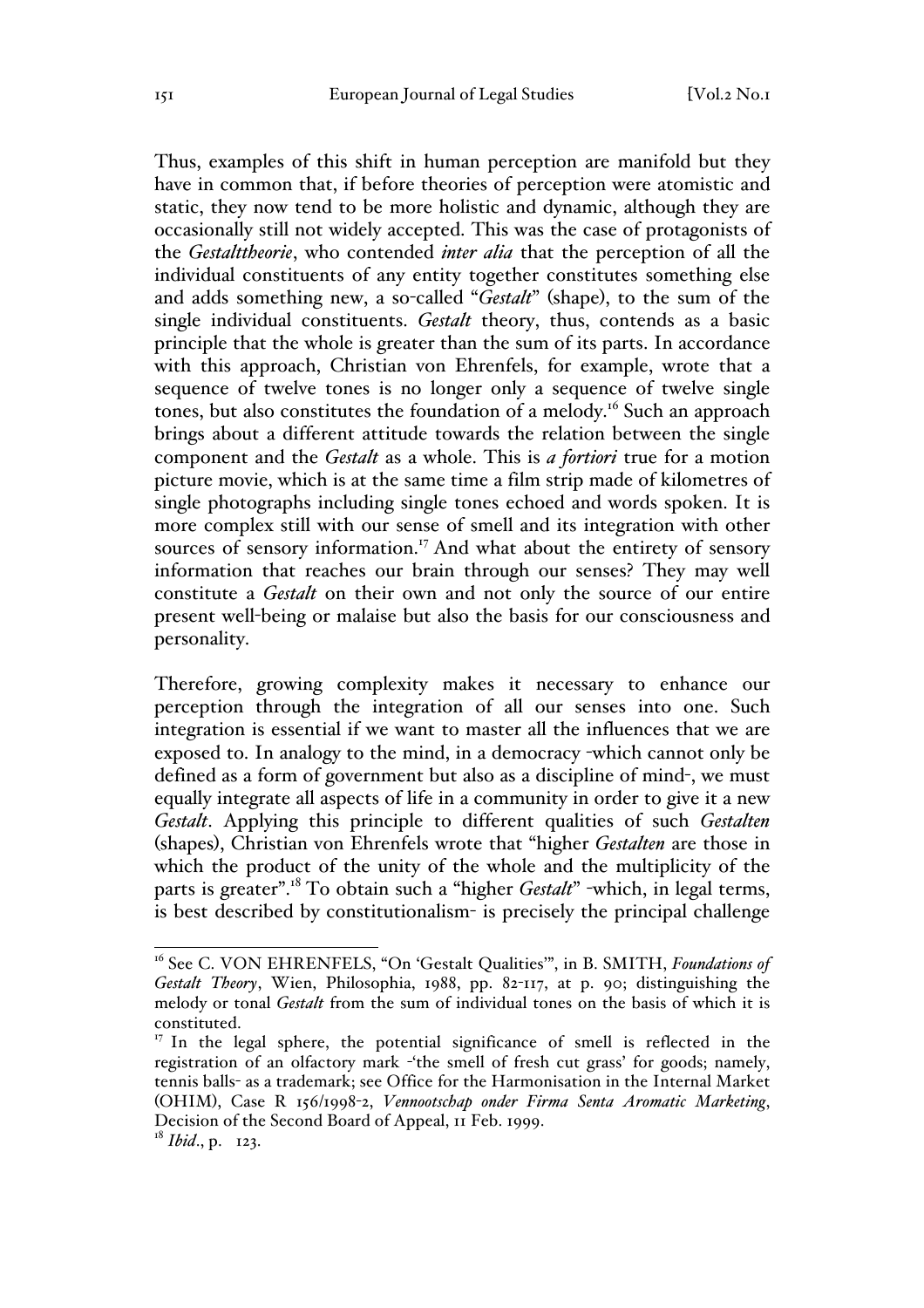that the global legal order faces today. In the absence of such *Gestalt* or a coherent global legal order, friction, conflicts and injustice will not only prevail but also intensify.

With regard to the establishment of such an order, there exists another important elucidation, this time coming from the field of music. The one formulating and accomplishing it was Arnold Schönberg; who, according to his own account, did not so much revolutionise music as evolve the underlying techniques. He wrote in 1930 in relation to the perception entering the brain through the auditory passage that:

"Consonances are easier to understand than dissonances; and though dissonances are harder to understand, they are not incomprehensible -as the history of music indeed proves- so long as they occur in the right surroundings; then, nobody will be able to dispute them".<sup>19</sup>

Comprehensibility is thus the keyword in the process of giving sense to information coming to our senses. It is also the key to numerous conflicts we are facing today, either individually or collectively, and which can almost exclusively be reduced to dissonances in human perception or else misunderstandings caused by them. An important obstacle in the process of enhancing our comprehensibility about the self, the other and the environment appears to be precisely the better understanding of the dynamics of the dualist structure of the human mind which, by and large, creates meaning by reference to contradictory concepts. This duality has been defined by Mircea Eliade in the following words:

"Human existence therefore takes place simultaneously upon two parallel planes; that of the temporal, of change and of illusion, and that of eternity, of substance and of reality".<sup>20</sup>

This paradox can be taken as a point of departure for the closer consideration of human perception and its implication for the sphere of law, which leads us back to the conception of law as a mnemonic system.

## III. LAW AS MNEMONICS

<sup>&</sup>lt;sup>19</sup> A. SCHÖNBERG, *Style and Idea*, Berkeley, University of California Press, 1975, p. 101.

<sup>&</sup>lt;sup>20</sup> M. ELIADE, Patterns in Comparative Religion, Lincoln, University of Nebraska Press, 1996, p. 460.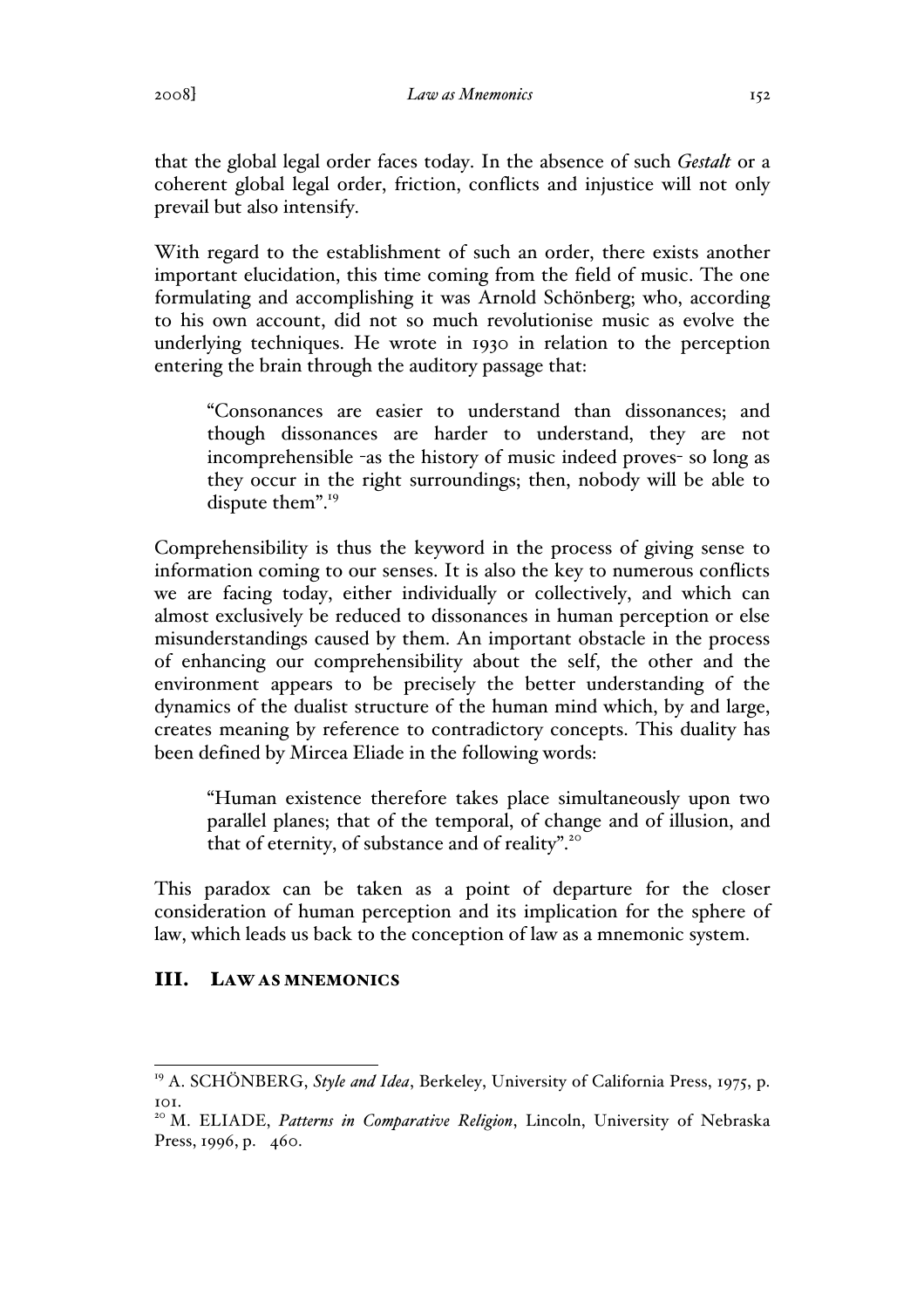## 1. *A. Law and the mind*

## "*Celui qui n'agit pas comme il pense, pense imparfaitement*".<sup>21</sup>

The mind as the origin of our actions being preceded by a process including perception, memory and change is the greatest challenge for law. This becomes visible when we confront our mind with general concepts that usually convey a simple and comprehensible meaning. In so doing, they disclose a remarkable truth, but we are usually unable to see their implications for our personal life. As if in a state of paralysis, we can say that, once the wave, sound or light, that carried the content of such a concept has faded out eternally in time and space, we are no longer capable of bringing the identical semantic content back to our conscious state of mind and apply it to another context's new reality. Hence, our consciousness -as opposed to our subconscious- lacks kinetic continuity. It is static and, thus, suffers from the remarkable inability of linking obvious information to the implication it brings about in a different and particularly wider context; *i.e.*, in a different place at a different time.

To be able to link knowledge to reality -that is, to attribute sense to a certain kind of information invading our senses and to foresee the implications this information brings about in the context of life- means to understand. In contrast to this, mere knowledge without understanding often yields fear or expresses itself in the form of suffering or misery. Understanding is applied knowledge and knowledge alone is insufficient to serve as a safe tool of orientation in the tidal flow of life. A similar distinction can also be found in the Stoic philosophy of mind, and especially in Zeno's analogy of the hand, reflecting the different stages of understanding from a mere sensual *stimulus* (perception) to a more firm grasp or more integrated forms of knowledge.

Understanding in the form of applied knowledge is still insufficient to guide us safely through life. For understanding to cope with the major outcome of the steady flux of life -namely, with our general ignorance about future events-, it needs to be wisely applied. Wise application here describes the ability to discern between the various origins of information that flood our mind to analyse each of them first, and to synthesise them afterwards before an action can take place. I have said that insufficient understanding with regard to our life is expressed in general ignorance about future events and this is the principal cause for friction in our perception of the evolutionary flow of time. We experience such friction

 <sup>21</sup> See Guyau, quoted in H. KEYSERLING, *Das Reisetagebuch eines Philosophen*, Frankfurt, Ullstein, 1990, p. 136 [first published in 1918].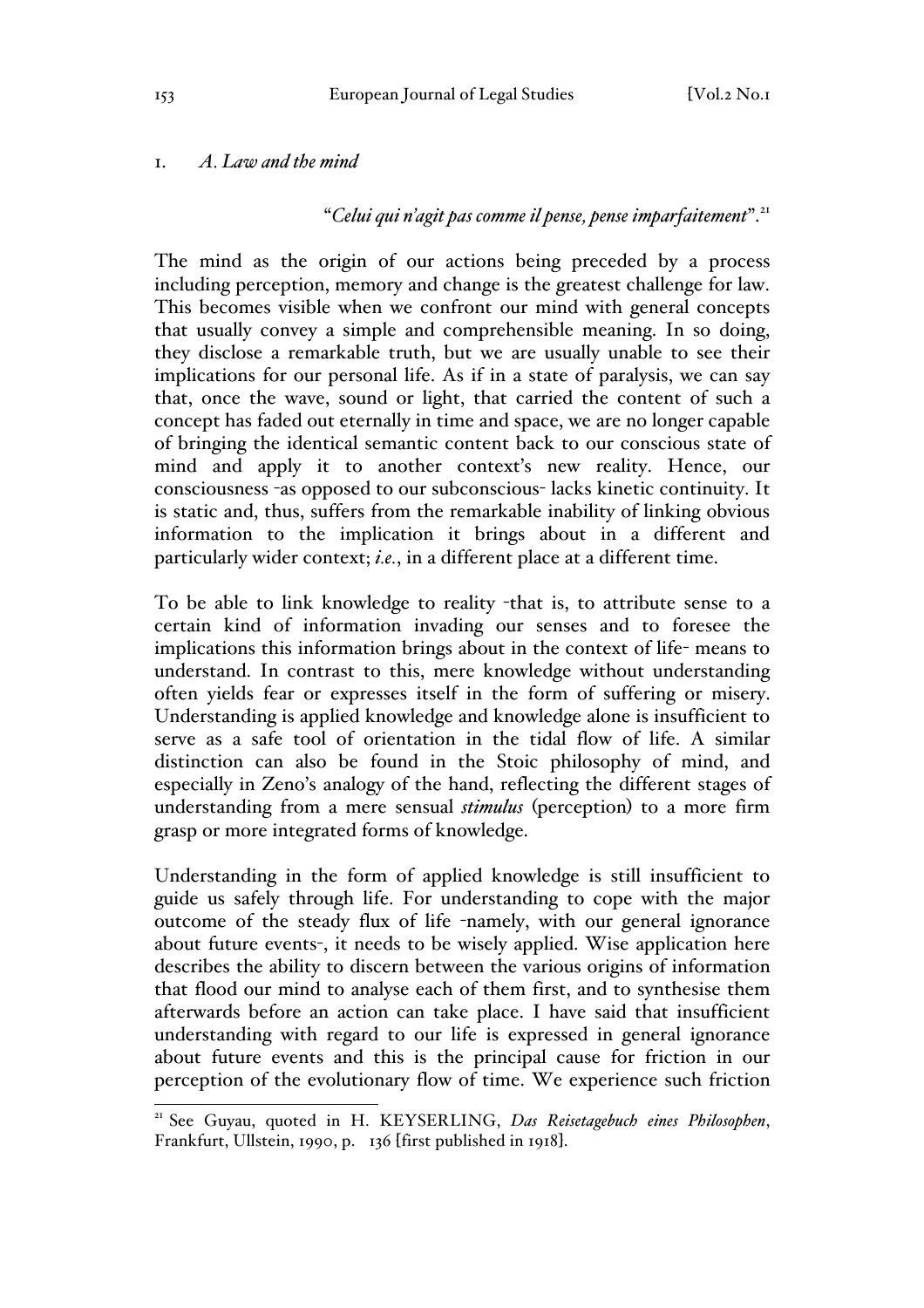as serious conflicts, numerous difficulties or mere discomfort caused by the occurrence of all kinds of two or more events at the same time. However, this fatal flaw, it seems, has only seized our consciousness, and not our mind as a whole.

There are strong indicators for the existence of a further element of understanding. This element is a second feature of our mind, usually referred to as the unconscious. This unconscious part of the mind -as we experience it in our ideas and dreams- disposes of the kind of kinetic continuity that enables us to bridge the gap between related or else antagonistic general concepts in various contexts. We transcend all sorts of antagonistic concepts, such as those of time and space, and watch them coexist in harmony. Attempts to describe such harmony even in the conscious world are expressed in concepts such as polyvalent thinking or "fuzzy  $logic$ ";<sup>22</sup> which is more frequently accommodated in Chinese philosophies and, in particular, the concept of *koan* in Zen Buddhism, which denominates a riddle leading us to the boundaries of rational thinking alone.<sup>23</sup> Nevertheless, it is a harmony to which -from the point of view of Aristotelian logic representing the conscious- we convey a surreal character; *i.e.*, in the world of facts in the waking state. However, the unconscious part of the mind lacks the stability and security of its conscious counterpart. Therefore, for an even more advanced form of wise understanding, which I shall call 'intuition' here, the borders between these two parts of our mind must be transcended, and be led slowly via a mutual gradual approach towards their union. Only through the bridging of the dual structure inherent in the human mind will we be able to reach the kind of understanding termed 'intuition'. Intuition is a form of understanding that helps to mitigate the friction and the conflicts that occur in the process of transforming the world of our ideas into the world of our deeds. This is the stony path, or the conflicting struggle between the conscious and the unconscious that is highly characteristic in the long history of mankind.<sup>24</sup>

The principle characteristic of a 'conflict' is that it brings together what belongs together. In other words, it is submitted that a common characteristic of most conflicts is that they arise because one or more of their underlying essential elements are dealt with in isolation instead of

<sup>&</sup>lt;sup>22</sup> See B. KOSKO, *Fuzzy Thinking: The New Science of Fuzzy Logic*, New York, Hyperion, 1993.

<sup>23</sup> See, *e.g.*, D.T. SUZUKI, *The Zen Koan as means of Attaining Enlightenment*, Boston, Tuttle, 1994.

<sup>24</sup> See especially C.G. JUNG, *Mysterium coniunctionis: Untersuchungen über die Trennung und Zusammensetzung der seelischen Gegensätze in der Alchemie*, 4th ed., Olten, Walter-Verlag, 1984.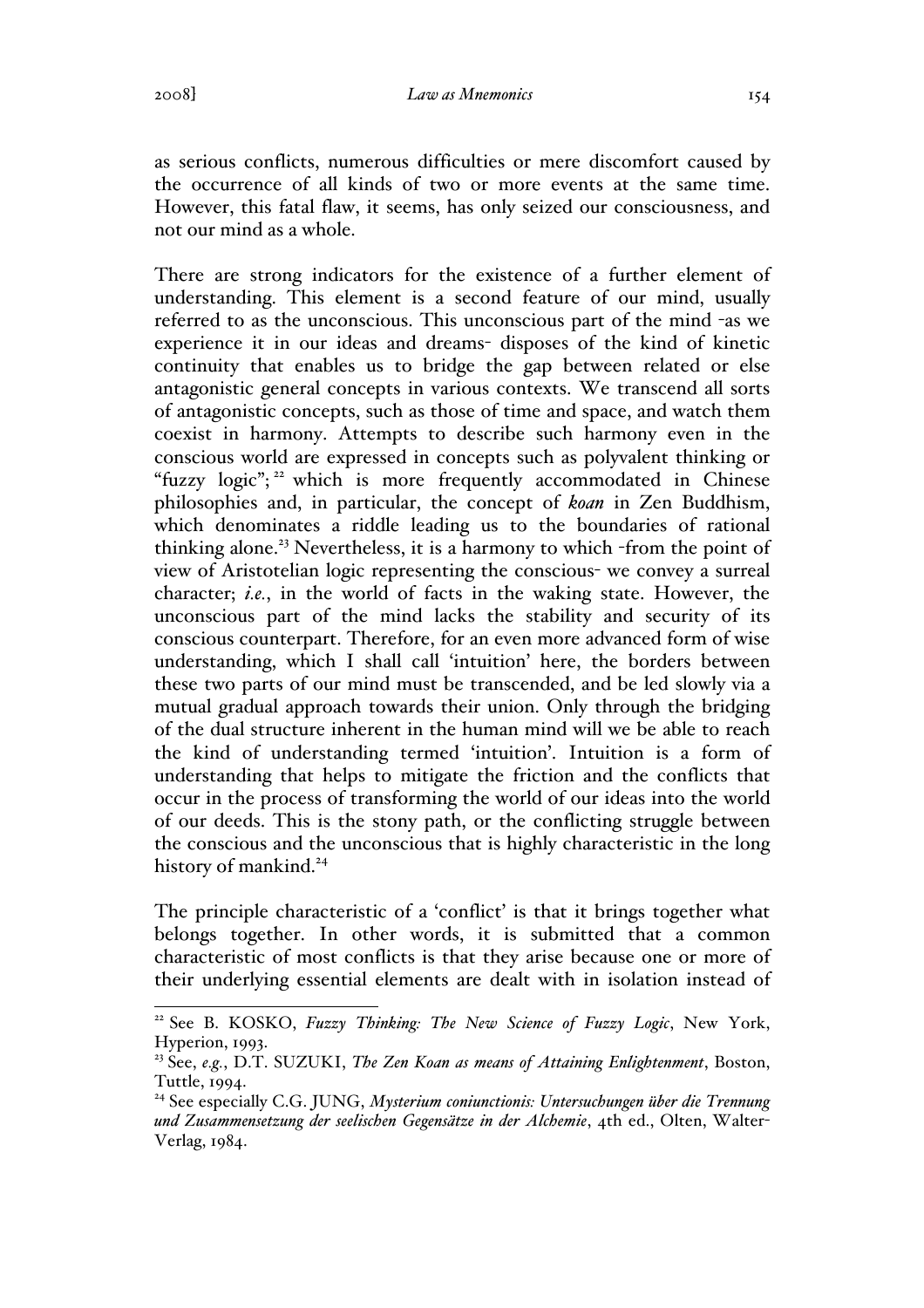being discussed or treated together. This is also reflected the original meaning of the Latin term *conflictus* which describes a 'contest'; the equivalent of which, in the legal sphere, usually takes place in the courtroom where the opponents finally meet. Accordingly, the mind is the arena for a contest of a great variety of apparently contradictory *stimuli* of information determining both our actions and perceptions. Since our actions and perceptions again influence the ways we formulate laws, there is also an important point to be made concerning law. This is the point that Gunther Teubner seems to have in mind when he writes about the challenge of a constitutional theory that:

"The point is continually to understand the paradoxical process in which any creating of law always already presupposes rudimentary elements of its own constitution, and at the same time constitutes these only through their implementation".<sup>25</sup>

Another manifestation of this basic challenge in the process of law-making is the relation between the laws as they are, *de lege lata*, and the laws as they ought to be, *de lege ferenda*. This challenge is also at the heart of the problem of the precautionary principle, or the question of *ex ante* or *ex post* legislative action, especially in areas in which science is incapable of determining the consequences. In accordance with this distinction, I shall refer to the former category as *mnemonic traces*, as transmitters of experiences gained in the past; and the latter as *mnemonic devices*, as the tools that function as guidelines for actions taken in order to determine the future. Both instances are of great importance for the way the legal universe expands in correlation with the transcendences of reality through the human mind.

### 2. *From mnemonic traces to mnemonic devices?*

#### "*God hath spoken once; two-fold is what I heard*".<sup>26</sup>

Like an encephalograph recording the electrical activity of the brain, the understanding of laws as *mnemonic traces* marks an attempt to use the evidence of the past law-making processes to display the continuous expansion of the human mind through the incessant oscillation between two different poles. This is to contribute to the understanding of how the mind perceives its living environment and tries to tackle the problems that

<sup>&</sup>lt;sup>25</sup> G. TEUBNER, "Societal Constitutionalism: Alternatives to State-Centered Constitutional Theory?", in C. JOERGES, I.-G. SAND and G. TEUBNER, *Transnational Governance and Constitutionalism*, Oxford, Hart, 2004, pp. 3-28, at p. 16. <sup>26</sup> I. MYER, *Qabbalah*, Whitefish, Kessinger, 2003, p. vi.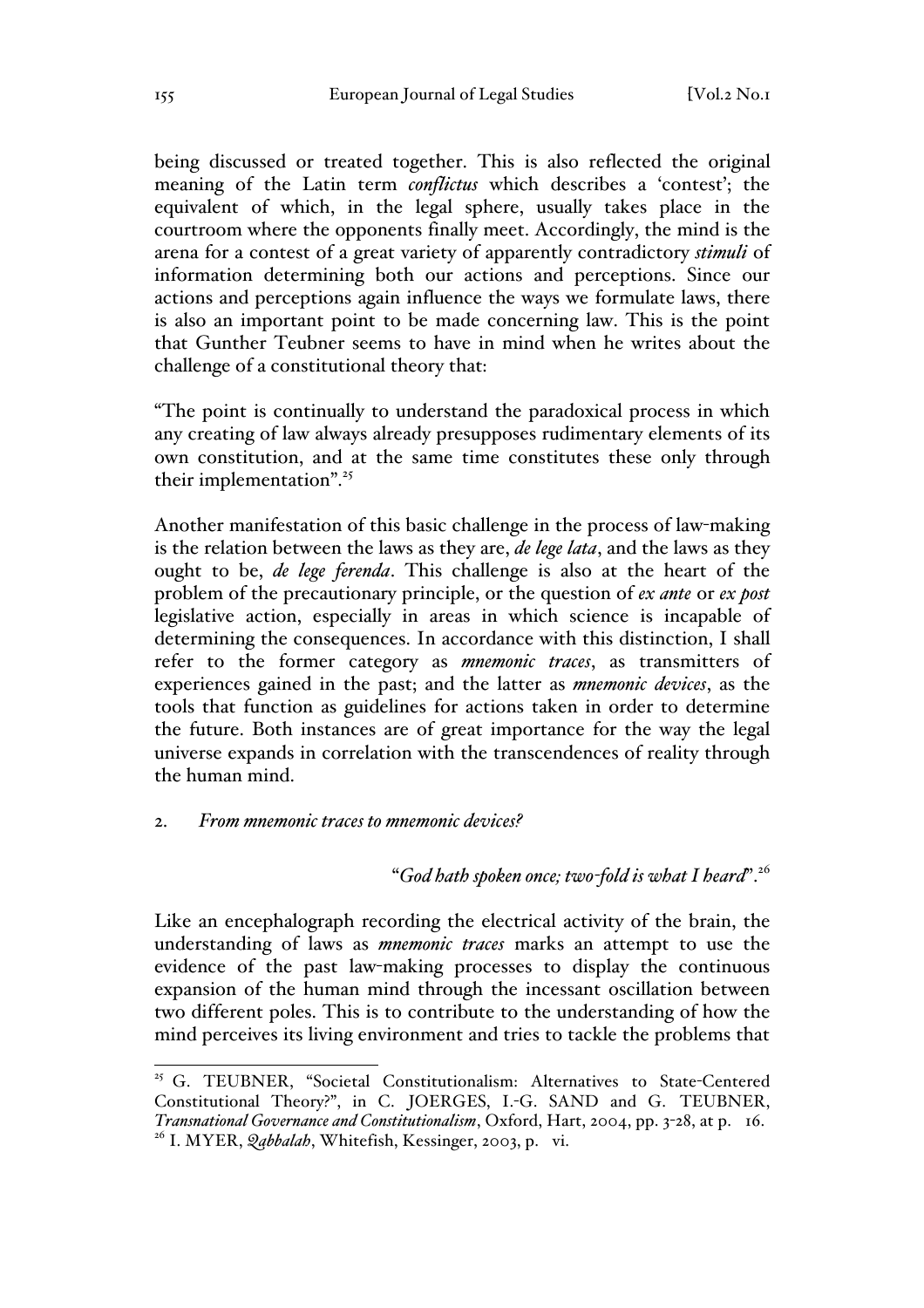2008] *Law as Mnemonics* 156

it inevitably brings about. The purpose of this analogy is to improve the understanding of the present moment through a recollection of past events in order to be better prepared for the challenges that are bestowed on us in decisions that we have to take in the process of shaping the future. It is aimed at assessing to what extent we are capable of learning or, in legal terms, understanding the basic dynamics that transform the many laws' mnemonic traces into mnemonic devices.

# a. Sources of law: Decisive points on flowing lines of distinction?

# "*Crossing the lines depends on where you draw them*".<sup>27</sup>

The evolution of law reveals itself as a central conflict in the human brain, which becomes manifest in a clash between the perceived constant flow of time and the desire for certainty and predictability. This conflict is likely to be rooted in the dual mode of functioning of the human mind, often referred to by the distinction of a conscious and an unconscious part of the mind.

In expression of the static part of the mind that seeks certainty and stability in a life governed by growing complexity, our present understanding of legal science lies in the still widely prevailing trend of general fragmentation of science in different systems, disciplines, faculties and institutes. Legal science has also become sharply divided into many different categories. Many of these categories, however, no longer correspond to the practical needs and logical implications that a specific factual problem brings about today. They do, however, express the inborn desire of humans for certainty, security and predictability of life. This desire was described generally for the diversity of legal systems by John Henry Merryman with the following words:

"In some cases, the desire for convergence of legal systems merely expresses a yearning for simplicity. It responds to popular discontent with complexity and seeks to impose order where there is untidy diversity. This approach to legal diversity would hardly merit recognition and discussion, since it is little more than an expression of frustration at the fact that the world is complicated, disorderly and uncertain, were it not so firmly rooted in human psychology. It is closely related to an exaggerated demand for

 $27$  The statement "crossing the lines depends on where you draw them" was written on the poster of the Canadian film *Kissed* (1996-1997), directed by Lynne Stopkewich.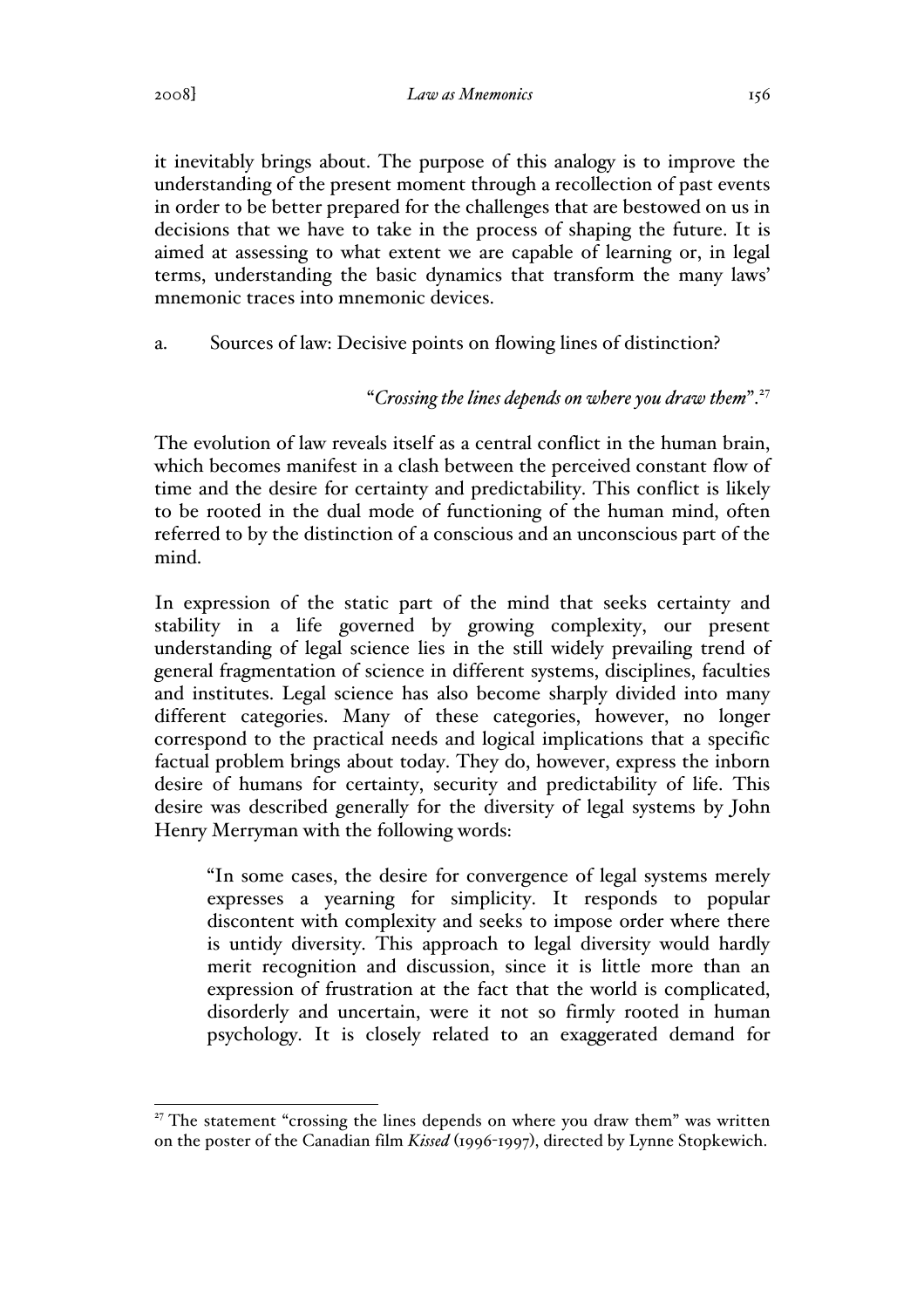certainty in the law".<sup>28</sup>

This desire partly explains the distinguishing lines that were established between categories such as civil law, criminal law, public -both administrative and constitutional- law, and more recently between European or -public as well as private- international law and municipal law. Further examples are taxonomic distinctions between the legal families, such as civil law, common law, Talmudic law, Islamic law, or Asian and African legal traditions, inhabiting the globe.<sup>29</sup>

So much for the conscious approach to law. However, this represents only one 'side of the coin'. Subconsciously, the need for a proper consideration of the kinetic fluidity inherent in life was felt by human psychology and, therefore, also found its expression in law. In the dialogue between the conscious and the subconscious, the desire for certainty, reached through a proper understanding of the situation one is confronted with, also seized the subconscious and found its most widely recognised expression in the Roman legal principle of *vis maior*. Besides v*is maior,* the Romans used a great variety of terms -such as *vis extraria, casus maior*, *damnum fatale*, *vis divina, fatum*, or *fatalitas*- in order to designate the 'major force' inherent to life and derived from it the unpredictability, irresistibility and, last but not least, the uncertainty of life.<sup>30</sup> Yet another example of the dialectics between the conscious and the subconscious mind as expressed in the dual desire inherent in law -namely, for eternal certainty, on one hand, and the challenge of omnipresent uncertainty, on the other- is found in the general principles of *pacta sunt servanda* (pacts must be respected) and the *clausula rebus sic stantibus* ('provided that things remain as they are'); *i.e*., a clause that says that a treaty/contract can be ruled non-applicable in light of a fundamental change of circumstances that occurred with regard to those existing at the time of the conclusion of a treaty. $3<sup>T</sup>$ 

In brief, these examples reflect on the one hand the desire to determine the clear scope of a phenomenon for regulation and for the purpose of legal certainty and security. On the other hand, they give evidence of the fluidity that governs human evolution. This conflict will be central in the

<sup>&</sup>lt;sup>28</sup> J.H. MERRYMAN "On the Convergence (and Divergence) of the Civil Law and the Common Law", *Stanford Journal of International Law*, 1981, pp.357-388, at pp. 364- 365.

<sup>&</sup>lt;sup>29</sup> See especially H.P. GLENN, *Legal Traditions of the World*, Oxford, Oxford University Press, 2000.

<sup>30</sup> See M. KASER, *Das Römische Privatrecht*, München, Beck, 1975, p. 353; R. TASCHERAU, *Théorie du cas fortuit et de la force majeure dans les obligations*, Montréal, Théoret, 1901, pp. 1-2.

 $3<sup>1</sup>$  1969 Vienna Convention on the Law of Treaties, Article 62.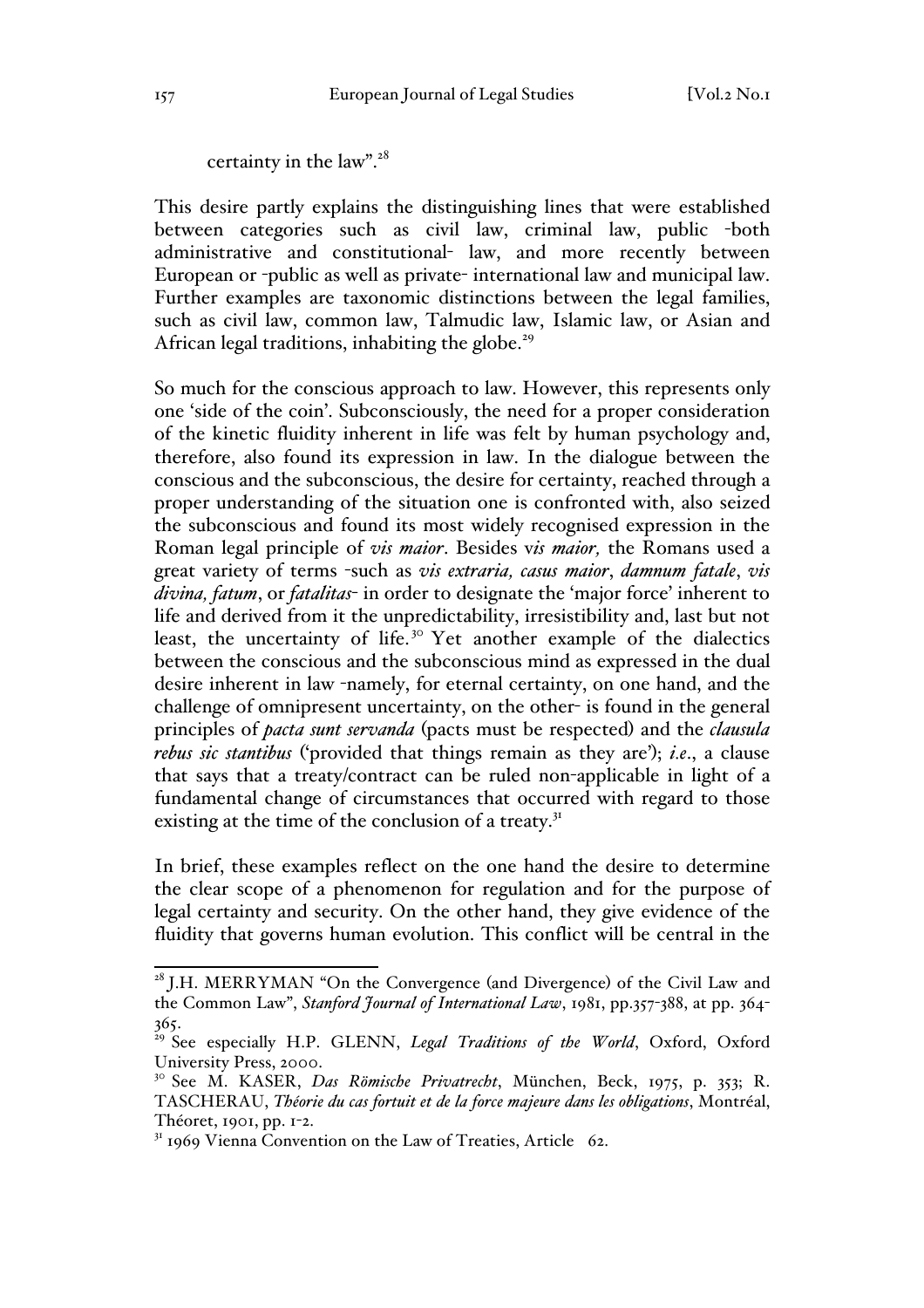2008] *Law as Mnemonics* 158

following sections which will discuss two kinds of opposite pairs that derive from this paradox intrinsic to the mind. Perhaps, these examples will allow for the conclusion that a new way of legal conflict-prevention and solution is underway or will at least help to slowly bridge the gap between the conscious and the unconscious parts of the mind by way of introducing a more fluid conception of laws which portrays laws as static, so-called 'decisive points', on dynamic -*i.e.*, flowing- lines of distinction.

b. The 'life-death' dichotomy

"*No te mueras sin decirme adónde vas*".<sup>32</sup>

*Habeas corpus* -literally, "you must have the body"- designates not only the title of an important early draft of a human rights document, but it also means the initial link of our body when it is confronted with what we call 'life'. It is always around us, as daily life, from the beginning to the end. But where exactly does it begin and where does it end? Usually, in trying to define or grasp life, we either fall prey to tautology, or we immediately confront it with its semantic counterpart, the notion of 'death'. It is true that more than tautology, the confrontation of life with death, its opposite notion, seems to bring us closer to the meaning of life. We see persons' bodies motionless, eventually become cold, or in the process of decay and finally disappear. We observe the same phenomenon in animals, plants and under a microscope in even mineral life form when its radiation fades away. Nonetheless, does this phenomenon that we see or sense really mean 'death'? Here, Hubert Benoit has found the right words when he calls death the "illusory 'enigma'" and observes that we know about death only because we see other people die.<sup>33</sup> What we do not know, is what the dying person experiences. In our dreams though, we continue to communicate with the dear that we think lost forever. It is just like with friends or beloved ones that we meet and then eventually lose sight with but continue to miss and love them although we are separated by oceans or borders, without necessarily being assured of their living existence.

The uncertainty about the scope of life also translates into the legal sphere. In law, it becomes equally apparent that it is not only difficult to draw a line between life and death but also -as indicated in the third dichotomy discussed here- between one and another individual or even the sum of individuals. Having said this, let us begin with the way we perceive the entry into this life; its probable origin. According to the usual definition of the beginning of life, it was the first outcry that a new-born

 $32^{\circ}$  Compare the title of the film by the Argentine director Eliseo Subielo.

<sup>33</sup> H. BENOIT, *Let go: Theory and Practice of Detachment according to Zen*, New York, Weiser, 1973, pp. 154-163.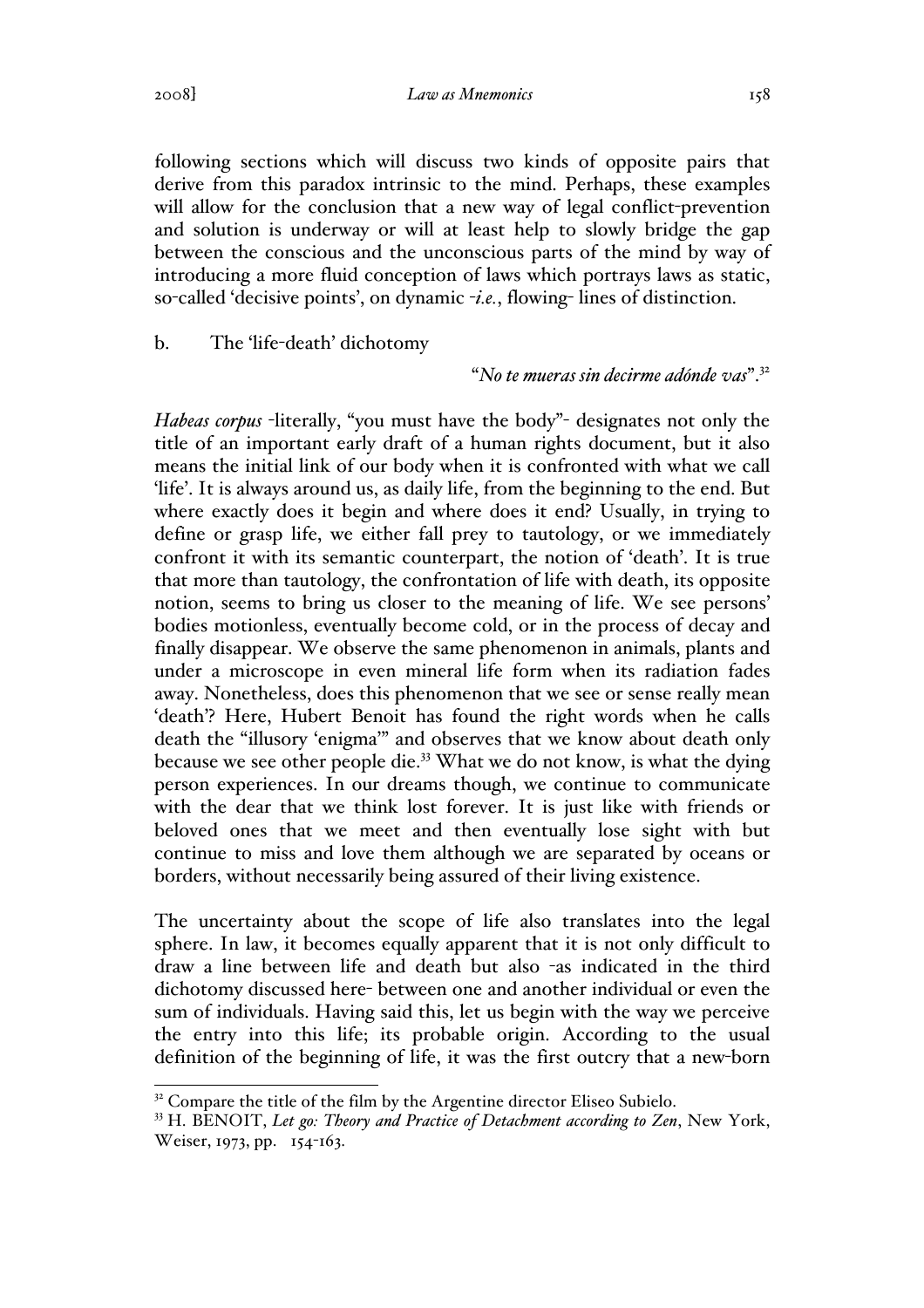child uttered in the hands of a midwife. However, the recorded historical case of Julius Caesar (100-44 *ACN*), from whom derives the term 'Caesarean section', is evidence for the difficulty of drawing a clear line for the beginning of life. The fact of the physical presence of the foetus in her/his mother's womb approximately nine months before the date of birth was thus definitely known for a long time. Traditionally, we thought of an embryo being conceived following sexual intercourse between a woman and a man. However, compared to the physical aspect, we know far less about the potential implications of spiritual and emotional activity therein.

Since the recent biotechnological revolution, even these last certainties have started to fade away. Already conception as such has -beside the theological controversy about an immaculate conception- become subject of an increasing uncertainty.34 *In vitro* fertilisation -test tube pregnancies-, predetermining the sex of babies, modifying embryos, cloning, *etc.* raise significant doubts about the exact moment of conception. These uncertainties are, in turn, responsible for the extreme difficulty of distinguishing between life and death as well as between one individual and at least a second one. The combined difficulty surfaces drastically in the abortion debate because abortion is placed exactly at the heart of the problem of drawing a clear-cut line between the end and the beginning of life. The surrounding problems of this controversy are well highlighted in *Roe v. Wade,* the benchmark judgment of the US Supreme Court. Confronted with the question of the admissibility of abortion, the Court speaks in wise terms of judicial self-restraint:

"We need not resolve the difficult question of when life begins. When those trained in the respective disciplines of medicine, philosophy and theology, are unable to arrive at any consensus, the judiciary, at this point in the development of man's knowledge, is not in a position to speculate as to the answer".<sup>35</sup>

The Court, however, describes the continuous evolution of prenatal life during the normal 266-day human gestation period by distinguishing different stages in the development of the *nasciturus*; beginning with the transformation of the embryo into a foetus, quickening -*i.e.*, the first

 <sup>34</sup> See, *e.g*., E.C.J., Case C-506/06, *Sabine Mayr v. Bäckerei und Konditorei Gerhard Flöckner OHG*; which concerns the protection against dismissal established by the Directive (92/85/EEC) on the safety and health at work of pregnant workers, in which the Court held that protection cannot be extended to a pregnant worker where, on the date she is given notice of her dismissal, the *in vitro* fertilised *ova* have not yet been transferred into her uterus.

<sup>35</sup> US Supreme Court, *Roe v. Wade*, 1973, 410 US 113.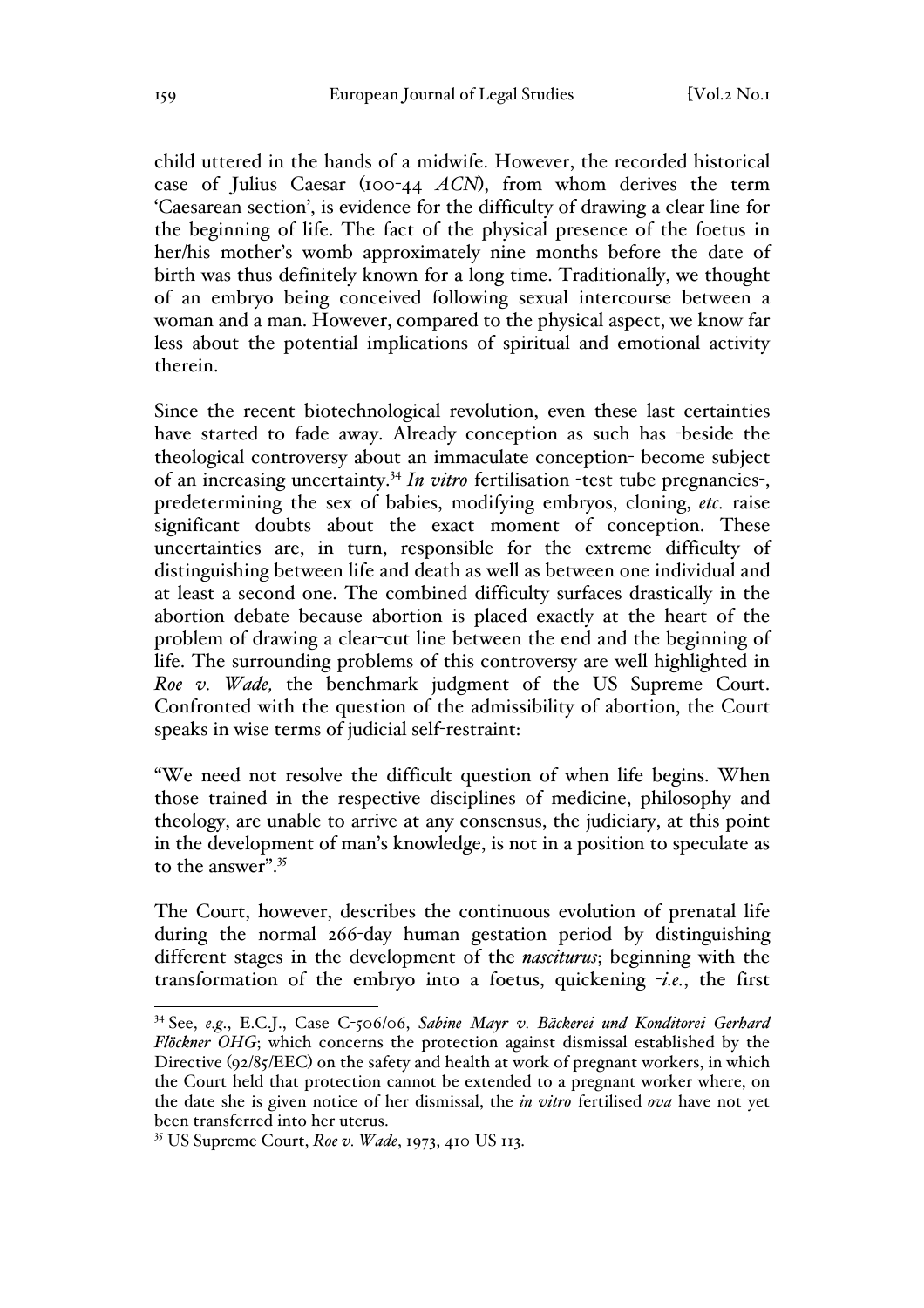recognisable movement of the foetus *in utero*- to, finally, birth. 36 Nowadays, birth too has, due to human intervention and progressive scientific development, become itself extremely difficult to determine with great precision.<sup>37</sup>

The same uncertainty that surrounds the beginning of life is mirrored in the search for the moment where life ends, or decay begins, which ultimately results in death. The interest in this essential question has occupied people's minds ever since. Indeed, it lies at the heart of life itself and most animistic or religious cults. The *Egyptian* or *Tibetan Book of Death*, Leonardo Da Vinci's anatomical research, Edgar Allan Poe's *The Premature Burial* (1850) or Maria Shelley's *Frankenstein* are only a few prominent testimonies of a phenomenon that, consciously or subconsciously, occupies everyone's mind more than once in a while. This occupation corresponds to the particular stage of consciousness or scientific discovery attained which provided useful answers for the given context but not without raising new questions for the future. In strict accordance with this process, the legal classification of death has equally changed throughout the past centuries and keeps throwing its shadow into the far future. In the past, respective stages included stopping to breathe (*apneia*), to the last heartbeat (cardiac arrest), which together are known as 'cardiopulmonary death'; *i.e.*, the irreversible cessation of heart and lung functions indicated by the absence of pulse and a flat-line electrocardiographic response.<sup>38</sup>

With the emergence of new means for the artificial maintenance of heart, lung and nourishment functions, this definition has been gradually superseded by the, now widely accepted, brain-based approach. The brainbased approach follows either the 'whole brain' or 'brainstem' formulation; which, in the first case, means the irreversible cessation of all functions of the entire brain, including the brain stem, whereas in the latter only consciousness and the cognitive functions exercised by the brainstem are irreversibly lost.<sup>39</sup> The brain death approach is, nonetheless, called into

<sup>&</sup>lt;sup>36</sup> *Ibid*. pp. 133, 160 and 163.

<sup>&</sup>lt;sup>37</sup> For instance, in February 2002, in Tuscany, a baby was born and survived after only twenty-seven weeks of gestation, measuring twenty-five centimetres and weighing only 285 grams; see M. FRANCESCO, "Firenze, un parto difficile avvenuto quattro mesi fa: La forza della bimba piu' piccolo; Ora sta benem alla nascita pesava solo 285 grammi", *La Stampa*, 25 May 2002, p. 15.

<sup>&</sup>lt;sup>38</sup> See D.R. SMITH, "Legal Recognition of Neocortical Death", *Cornell Law Review*, 1986, pp. 850-888, at p. 851.

<sup>&</sup>lt;sup>39</sup> See, *e.g.*, D.A. SHEWMON, "Brainstem Death, Brain Death and Death: A Critical Re-Evaluation of the Purported Equivalence", *Issues in Law and Medicine*, 1998, pp. 125-145.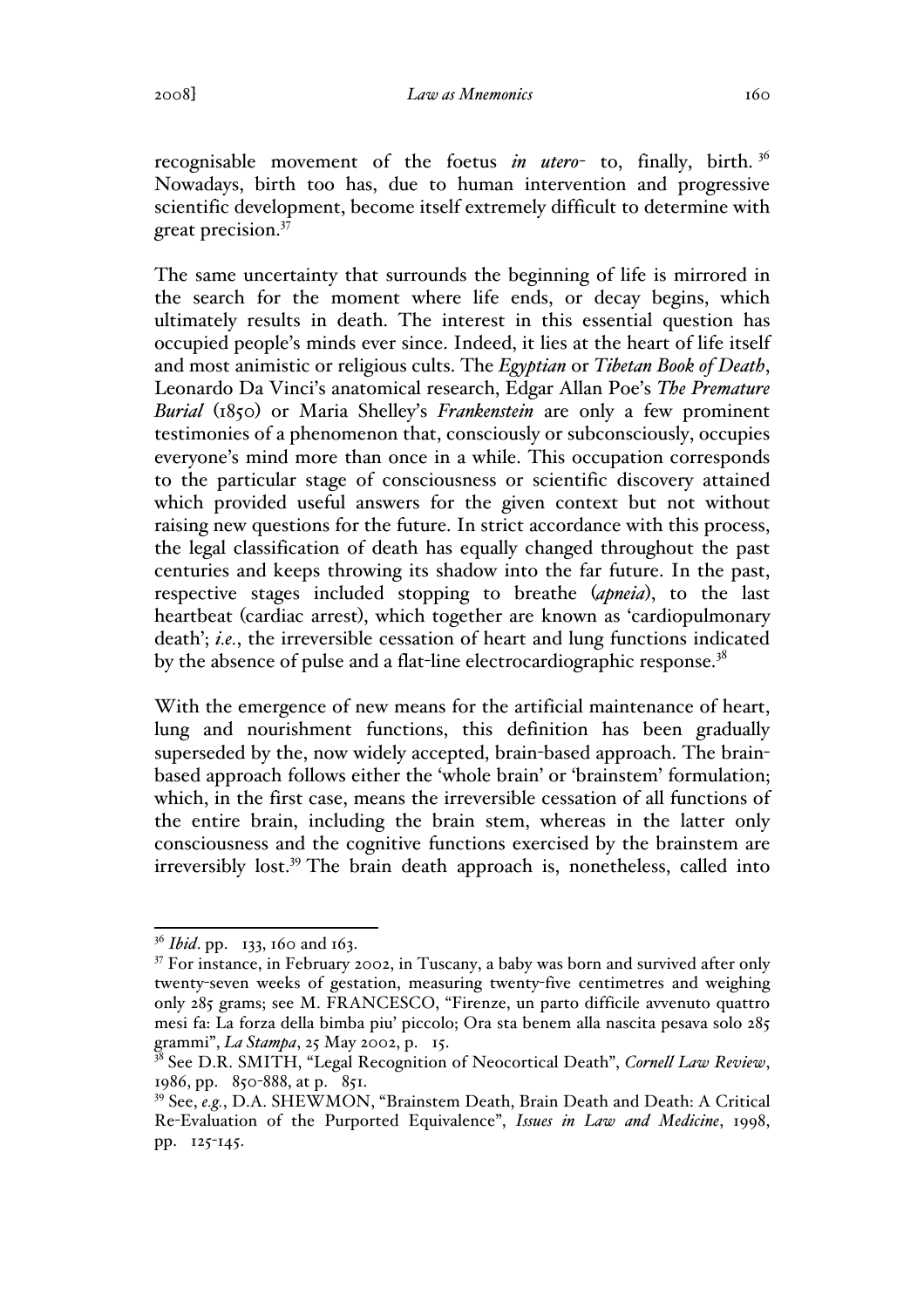question by new scientific and technological advances.<sup>40</sup> In addition, the dark mystery of life itself further aggravates the issue; for instance, the fact that hair and nails keep growing for around forty-eight hours after death has been medically stated. Be it 'miracle', false diagnosis or insufficient knowledge, return from coma, pregnancy of a person in coma -whether conception happened before or during coma- and necrophilia are factual problems and not only the topics of fictitious movie scripts; such as Eliseo Subiela's *No te mueras sin decirme adónde vas*, Lynne Stopkewich's *Kissed* or Pedro Almodovar's *Hable con Ella*. These movies are, at least, inspired or even built on actual facts, in the tradition of the search for the mystery of the apparent 'point of no return'.

Again, another problem that reflects the difficulty of how to approach death is found in the case of euthanasia. Euthanasia may occur in an active or a passive form. The first means an act of killing a patient without pain at its own request, whereas the latter is described as the ending of medical assistance to the patient. Aside from the Hippocratic oath, the respective legislative approaches determine whether a doctor has duly fulfilled his professional duty or committed homicide.

Moreover, apart from the usual legal questions related to death, such as those belonging to the law of succession, more specific problems may occur. The male nurse in *Hable con Ella*, who has sexual intercourse with the female dancer in coma, has either committed the felony of rape or the misdemeanour of necrophilia. It may be of little difference with regard to the possible infamy of the perpetrator's deed but definitely matters in terms of the duration of imprisonment. The same question arises in *Kissed*, where a young woman working in a morgue has intercourse with a (presumably) dead person. In the frame of law, and particularly of criminal law, it is equally important to render due consideration and leave room for benevolent behaviour which is not intended to and factually does not cause a specific harm to another. There is a need for general caution in the legislative and judicatory approach to matters of essential importance but about which we have insufficient factual evidence and certainty. If, for instance, one day the love story in the movie *No te mueras sin decirme adónde vas* became true and a married inventor created a device, a sort of video recorder, which enabled him to record dreams in which he meets his wife from a past life who subsequently came to live with him, first as a ghost and then as a mortal human being, would he be charged with bigamy?

A real case, which is not part of a film but arose in a British Court,

 <sup>40</sup> See A. TREW, "Regulating Life and Death: The Modification and Commodification of Nature", *University of Toledo Law Review*, 1998, pp. 271-326.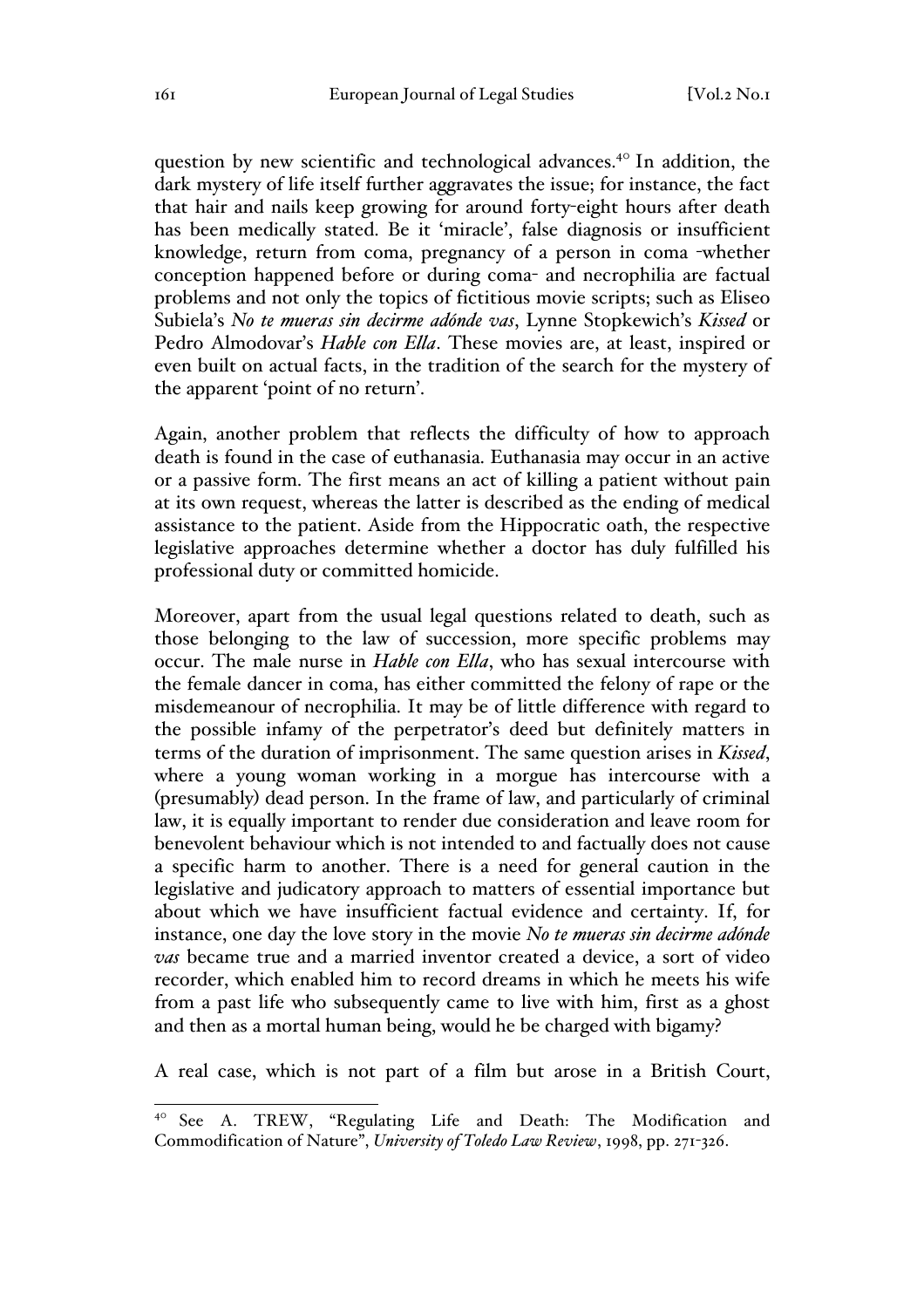2008] *Law as Mnemonics* 162

concerns the issue of copyright for a book. In this case, the judge was asked to determine the ownership of a literary work, *The Chronicle of Cleophas*, which was written by a woman journalist -the plaintiff- in the course of 'psychic' *séances*. The judge, leaving aside the 'supernatural' character of the claim, decided that the copyright rests with the plaintiff and describes in poetic language his dilemma with the supernatural:

"The conclusion which the defendant invites me to come to in this submission involves the expression of an opinion I am not prepared to make, that the authorship rest with someone already domiciled on the *other side of the inevitable river*. That is a matter I must leave for solution by others more competent to decide than I am. I can only look upon the matter as a terrestrial one, of the Earth earthy, and I propose to deal with it on that footing" [emphasis added].<sup>41</sup>

Perhaps we are not there yet or, in the future, we will gain other insights in the nature of life and death, but our existent legislation may well not do justice to the persons involved. In any case, the evidence that life is limited to physical existence is decreasing, and instead hints are growing in number that there exists a close link in the life/death dichotomy. Like affection or love for others, which does not end with their passing away, so perhaps death does not put an end to life but only to our current perception thereof. In combination with the ever present possibility of catastrophic judicial error, this evidence marks the strongest argument against the practice of capital punishment still prevailing in large parts of the world. Strong evidence exists in scientific, cultural and religious contexts that life does not end where we usually believe it to end. This is a prime example of the many contradictions we fall prey to and, consequently, of the need of judicial self-restraint based on our limited knowledge and understanding, as put forward by law as a mnemonic system.

The above mentioned scenarios reflect the overlap of dichotomies -in particular, the ones between life and death or spirit and matter- but are in no way exhaustive. On the contrary, numerous further dichotomies can be located in the human mind as a result of the binary mode prevalent, such as the dichotomy between the individual and the collective.

c. The 'individual-collective' dichotomy

"*Nous sommes une partie qui doit imiter le tout*".<sup>42</sup>

 <sup>41</sup> High Court (Chancery), *Cummins v. Bond*, 1927, L.R. 1 Ch. 167.

<sup>42</sup> S. WEIL, *La pesanteur et la grâce*, Paris, Plon, 1948, p. 160.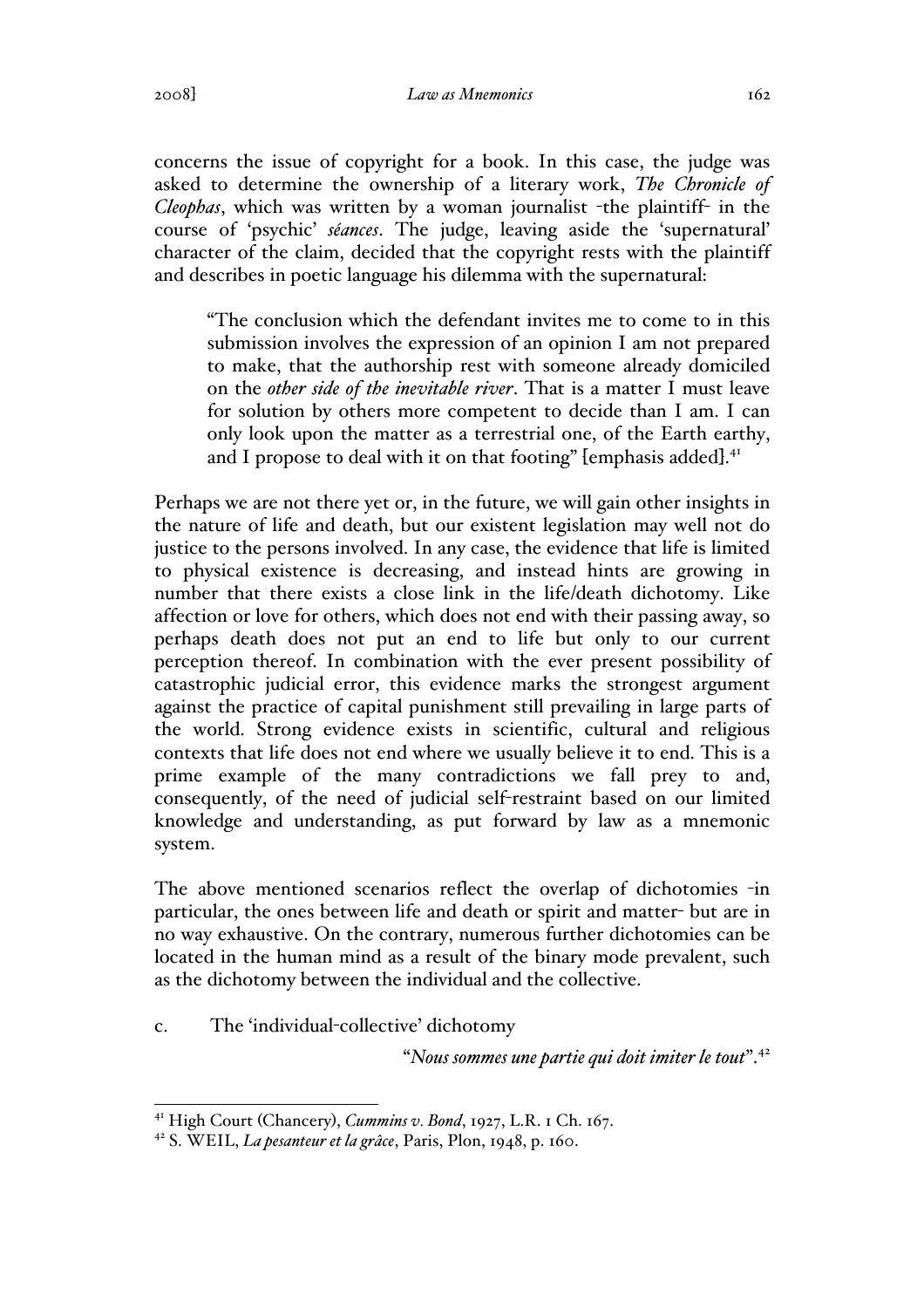After the 'life-death' dichotomy, the second dichotomous pair discussed is the one that deals with the presumed relationship between the individual and the collective or the perception of the complex intertwinement between the 'I' and the many others. In this field, an almost explosive increase in such dichotomous pairs reflecting our dual perception of existence takes place. In law, this phenomenon is translated in the continuous process of juridification -or juridicisation- of practically all spheres of life. While the life-death dichotomy touches upon a limited area of the law, primarily dealing with so-called 'private' issues, the individualcollective dichotomy includes the entirety of each single 'private' issue forming the so-called 'public' domain. This is why due consideration of the nexus between private and public law is situated at the heart of a universal science of law.

To begin with the individual, law regulates the coming into the world and passing away of every human being, from the birth to the death certificate. It also covers rights and obligations of the persons with the closest connections to the persons in question, the so-called 'relatives' -ascending and descending-, including spouses. Law also recognises bonds beyond kinship, found for example in an expansion of (certain of) these rights and obligations to common law spouses, adoptive parents or even others, such as *tutores* and *curatores*. Equally, the institution of the legacy allows the testator to hand over certain objects and rights to persons of her/his free choice, extending the interaction of a single person to every other natural or (even) moral person.

Law is replete with examples which reflect the attempt to cope with various challenges deriving from the permanent interaction between a single individual and the collective community s/he lives in. This is, for instance, reflected in the realm of fundamental rights; which, first and foremost, mention the right to life, liberty and security of a person as its point of departure. From the right to life, in connection with the principle of equality, derives a larger set of rights that a person enjoys alone in relation to her/his fellows -*e.g.*, the ban on slavery or torture- as well as together with a certain number or even all of them -*e.g.*, the right to a family, assembly or a culture, and universal rights. A similar struggle between the individual and the collective is found in the realm of international criminal law where sanctions for crimes are classified differently depending on the number of perpetrators, on one hand and the number of victims on the other. This is also recognised in the dual function of criminal law found in the combination of special and general prevention. Civil law too knows this conflict if we think about unilateral, bilateral (*synallagmatiques*) or standardised contracts.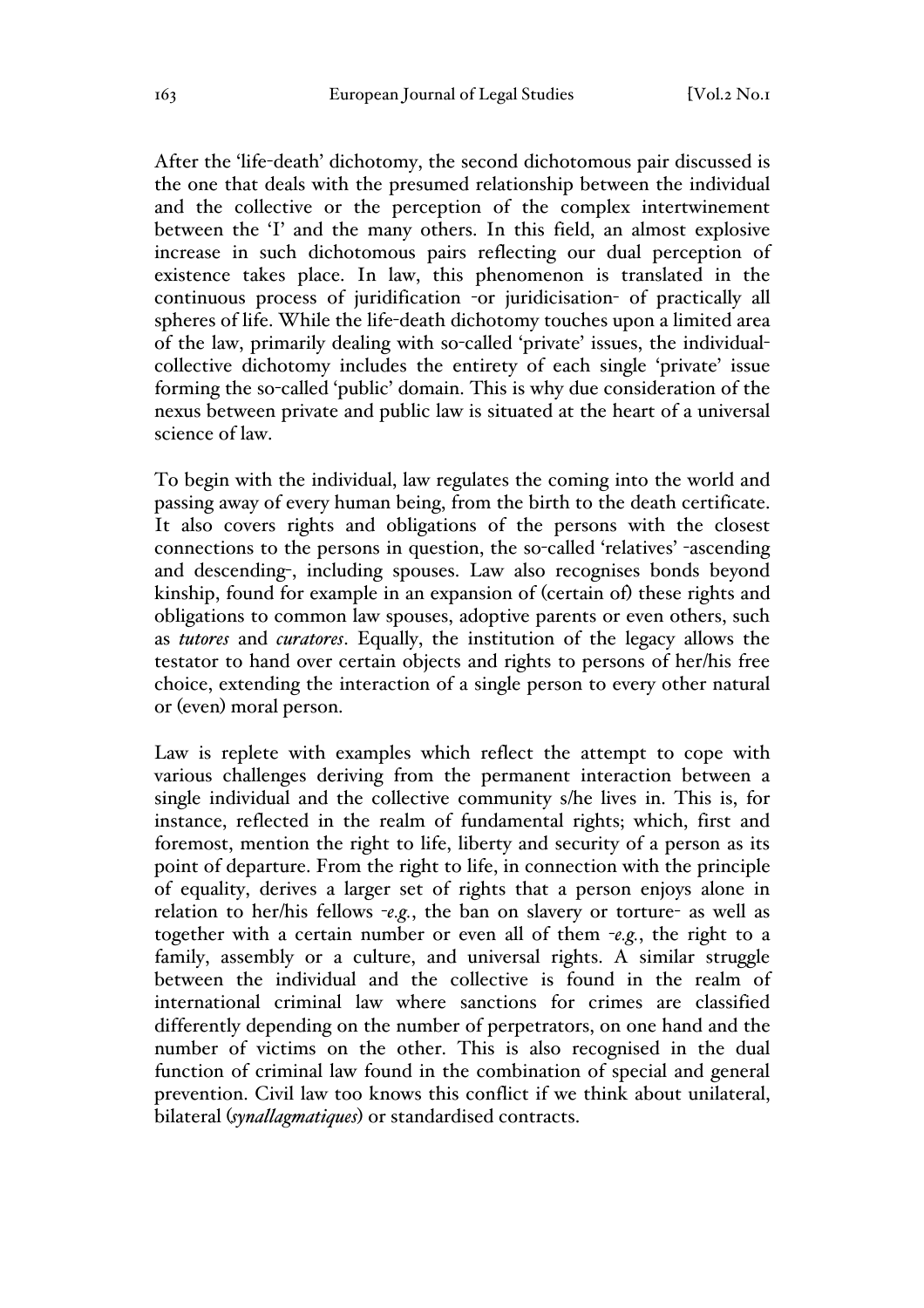The area of international economic law displays a similar conflict of interests between the individual and the collective. In this area, the struggle can be best seen in the ideological controversy between capitalism and communism as the dominant economic system. As a matter of fact, neither capitalism nor communism has ever existed in pure form, but the two systems have merely represented two different ways of looking at the same issue. Intellectual property rights also deal with the competing interest of the individual author in remuneration for her/his intellectual effort and the collective interest in the advancement of art or technology. Finally, a higher form of legal expression dealing with the instant paradox is found in the realm of constitutional law. It is important to note that the term constitutional is usually closely tied to the state, but it has a considerably wider impact. The spectrum goes from the 'constitution' of a human being to various levels of political organisation, such as the constitutional laws of local -*e.g*., medieval city states-, provincial -*e.g.*, the German *Länder*-, or nation states -*e.g*., the Indian Constitution. The term also appears in the supranational -*e.g.*, the European Union- and the global context -*e.g.*, the UN Charter or the WTO Agreements. Regardless of whether we apply the term 'constitution' to a human being or to a juridico-political entity, the primary role of the constitution rests on the fact that it is the *condition sine qua non* for something to constitute something or somebody; that is, to have a *Gestalt* or to come into existence and remain alive.

In partial deprivation of the philosopher's stone, past generations chose to set as the threshold between the known and the unknown origin of the constitution either the level of natural law or of the so-called 'hypothetical' *Grundnorm* (basic norm). In my reading, what is hypothetical is not so much the existence of the norm as our accurate knowledge of it. Without going deeper into the matter, it suffices to state the constitution's privileged role due to its location where the fountain of human life and law springs. The term 'constitution' thus stands for an early stage of a process and is necessary for something to 'constitute' something; whether we think of the life of a single individual or the birth of a state. Mostly, a constitution usually has the privilege of providing the *Gestalt* or, in other words, a unitary and coherent set of laws or norms from which all further legal sources derive. This privileged role of constitutional law explains not only the vast amount of literature dedicated to constitutionalism in the field of legal philosophy but is also explanatory of the many paradoxes it gives rise to besides that of the individual and the collective.

Every constitution is usually located amidst a great multitude of paradoxical situations, caused particularly by the concepts of diversity and change. For diversity, the constitution is created to avoid or solve conflicts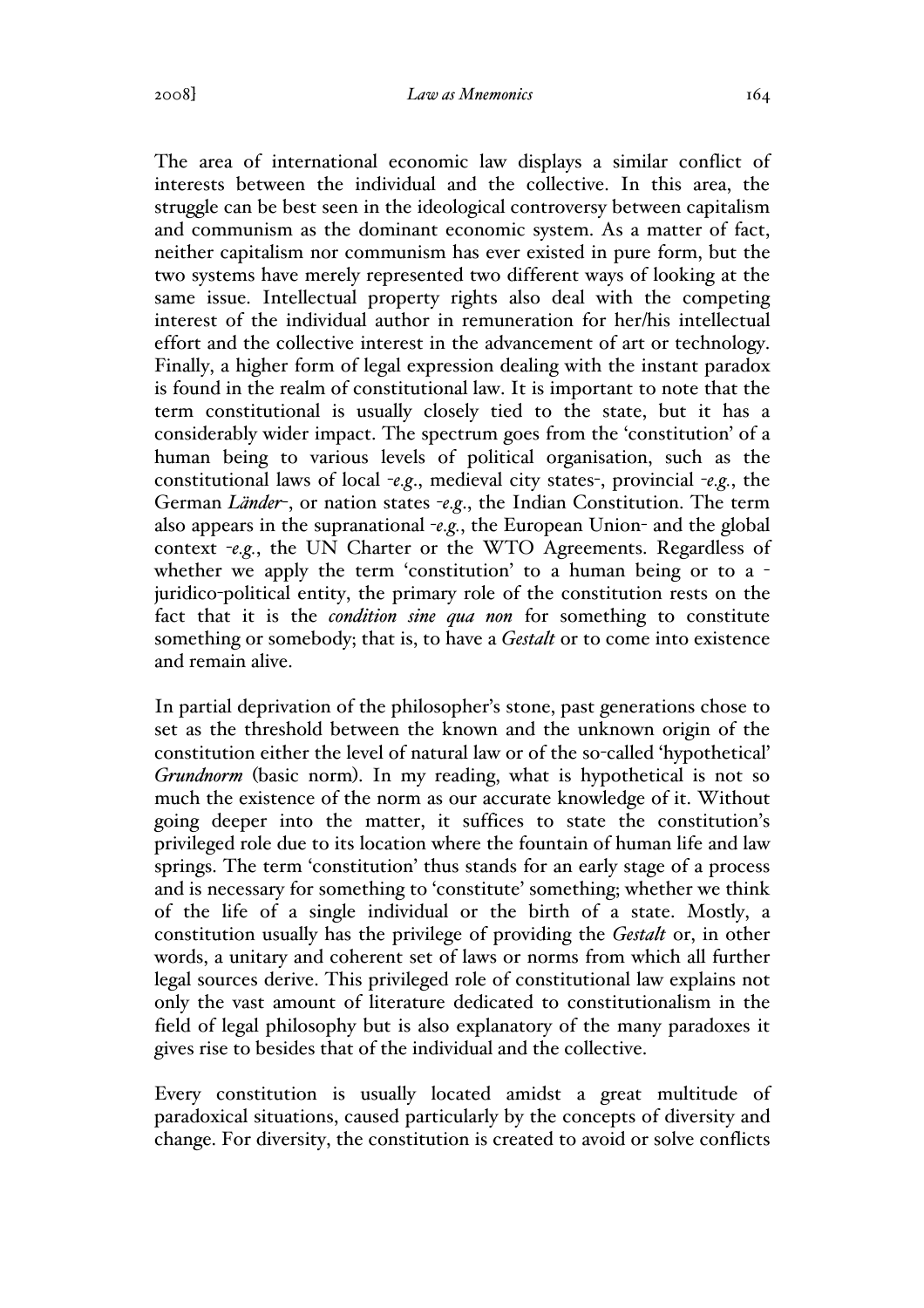between the entirety of its constituent parts. Such a conflict-solving role may entail various combinations between two extremes, ranging from a single individual to the sum of all individuals forming the population. In legal terms, this task is translated into the common evaluation of public and private laws in the light of the higher constitutional norms. Accordingly, this task may include a case brought before the constitutional court concerning a state's alleged illegal intrusion into the sphere of a single individual on the basis of a decision, as much as a case involving a larger number -or the entirety- of citizens on the basis of an act or a law found 'unconstitutional' (vertical effect).

Often constitutions foresee *referenda* when it comes to important legislative projects or fundamental changes to the constitution itself. There is, however, a lack of consistency and coherence in the regulatory role and scope of constitutional law, a *lacuna* that overshadows the task of good mitigation between the various conflicts situated on the almost endless levels of relationship of a single citizen to the state as a whole. The *lacuna* consists in what is termed the debate about the extent to which fundamental rights may develop effects for third parties and, consequently, bind individuals in relation to their fellow citizens (horizontal effect).

Having shortly outlined some issues raised by the individual-collective dichotomy from the individual to the state level under a constitution, it is necessary to also look at issues that go beyond statehood.

#### i. L'état, c'est moi: The nation state

The fusion of the identity of each single individual, whether young (*nasciturus*) or old (*moriturus*), with the state constituted an important achievement in the long search for an acceptable foundation for life in a collective entity or 'polity'. From the dark beginnings of history, across the ancient Greek republics, the Roman or Ottoman Empire, and medieval Italian city states, to the Treaty of Westphalia, and perhaps even to the adoption of the UN Charter, the search was marked often by a painful and bloody process of trial and error, bringing about both evolution and revolution. A look at today's world map reveals an almost seamless grid of modern states, separated and bound together by pseudo-geometrical lines called 'frontiers' with little regard for the natural topography of our planet. The current state of affairs is, as will be shown, not the end of the story.

The rich repertory nourished from historical experiences of different forms of statehood has left as mnemonic traces the basic features that determine the existence of a state in international law. The trace that contains the major features for the determination of the existence of a state is found in the 1933 Montevideo Convention on the Rights and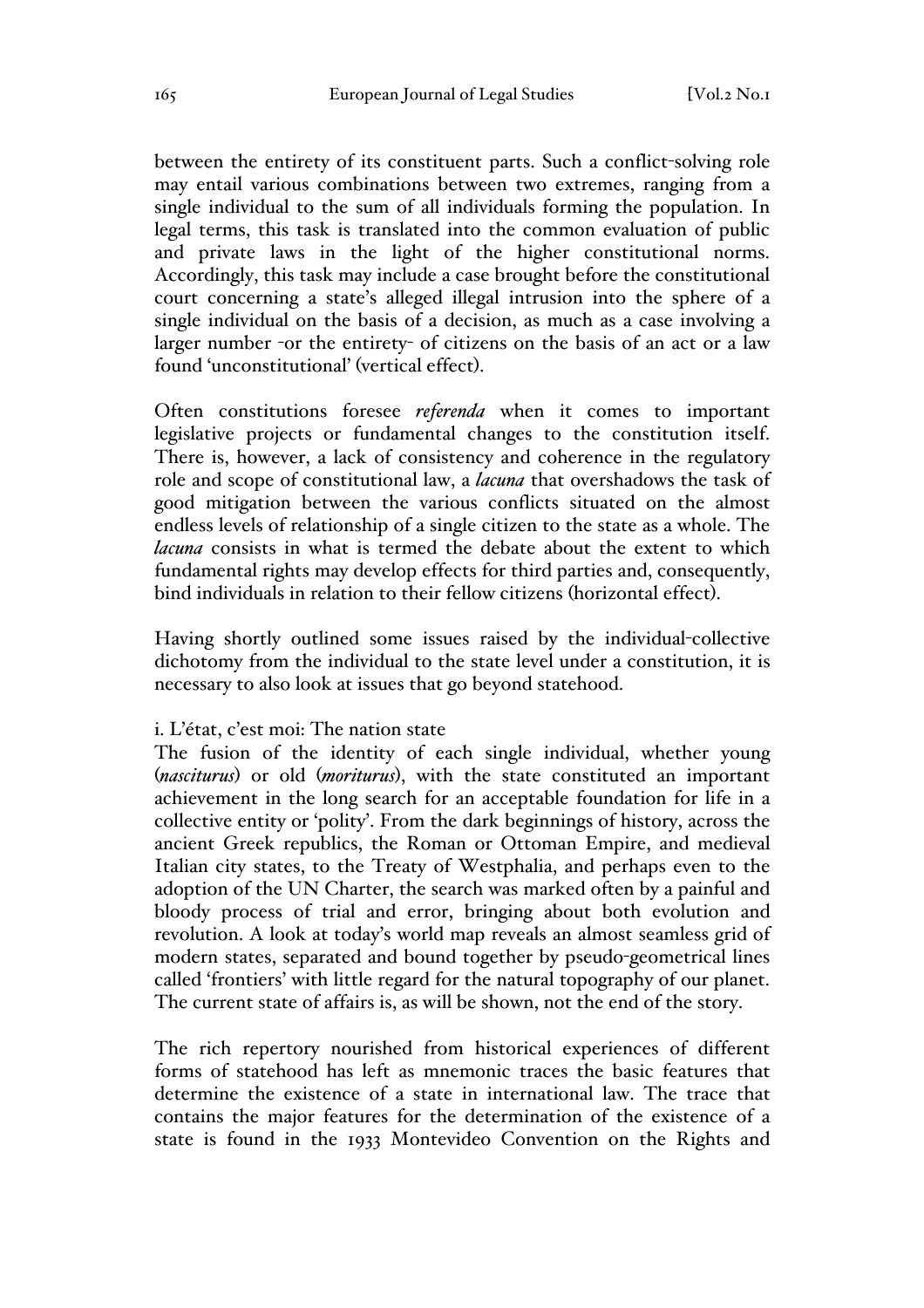2008] *Law as Mnemonics* 166

Duties of States. The said convention is widely held to codify the requirements of statehood under customary international law. According to Article 1, a state as a subject of international law should possess the following qualifications: (a) a permanent population; (b) a defined territory; (c) a government; and (d) the capacity to enter into relations with other states. Each of these four pillars of statehood is, nevertheless, subjugated to effects stemming from the flow underlying the time and space framework. None of these characteristics, however, is fixed and immune to changes.

For example, citizenship as an expression of a permanent population is a mere fiction and the two main approaches of *ius sanguinis* or kinship and *ius soli* or birth in the territory each highlight their insufficiency for a due legal consideration of human existence. While kinship is insufficient due to the involvement of two different nationals in the birth of a new citizen who will hold two or more passports, the territorial approach may disregard the fact that people travel without necessarily settling down and planning to move their central interest of life to the state in question. As said before, to confine a human being to a limited territory stands not only in stark contrast with the spherical shape of the planet but also the most inner nature of the human spirit.

Like people, territories are subjugated to the flux of time, as well as to the movement of the soil; and this not only since Galileo Galilei. What the double rotation of the planets stands for in our solar system is found on Earth in the constant movement observed in the tectonic or continental shift of land, or the tides at sea. In even smaller categories, the artificially drawn political or legal boundaries are often powerless against the force of nature. Roman lawyers responded to this problem with several legal institutions; such as *alluvio* -*i.e.*, the formation of new land by the movement of the sea or a river- and *avulsio* -*i.e.*, a sudden removal of land by a flood, *etc.* to another person's property. An example is found in the repeated eruptions of the *Piton de la Fournaise* which make the Reunion Island gradually expand its territory into the width of the Indian Ocean. Precisely in the case of islands, or countries with an access to the sea, the evolution of the law of the sea reveals the flowing transition from land to water, marked by concepts such as the continental shelf, the territorial sea up to twelve nautical miles, the contiguous zone of twenty-four nautical miles, an exclusive economic zone of two-hundreds miles, the continental shelf -*e.g.*, ranging from five miles in the coast of California to sevenhundreds fifty miles in the case of the Barents Sea-; which serve as points of reference for the delimitation of the high seas open to all states,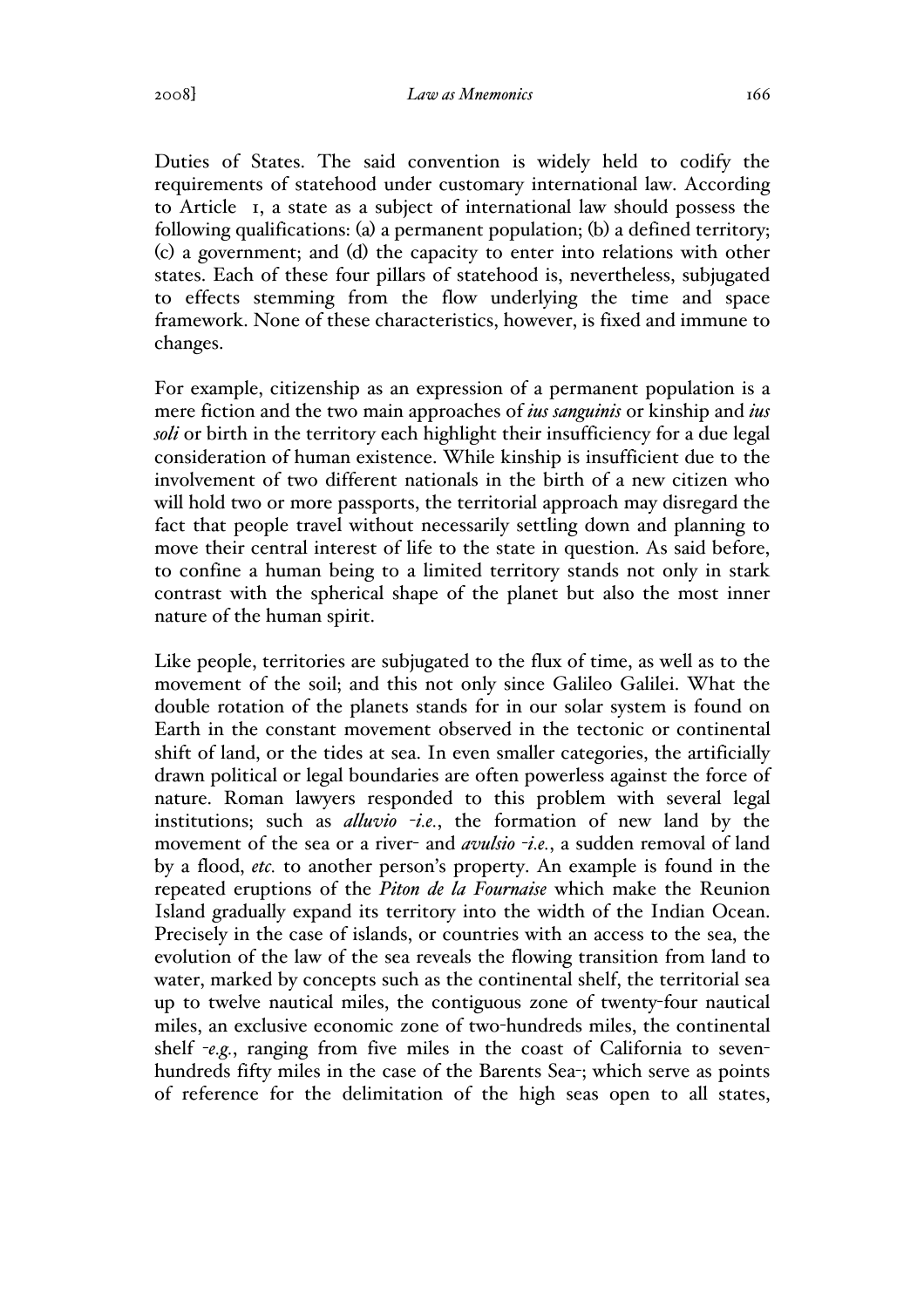whether coastal or land-locked.<sup>43</sup>

The same problem of the exact confinement of a territory appeared in the question of sovereignty over the presumed infinite air and outer space above a country. The question of exclusive state sovereignty over air space reveals the close tie between an expanding perception and technological and scientific progress and the subsequent political and legal adaptation to each new situation. The scientific and technological progress was fostered by the eternal human desire to overcome gravity and to climb the ladder of ever higher spheres, reflected in Ovid's *Deadalus and Icarus*, Da Vinci's flying machines or the first launch of the Earth satellite *Sputnik I* in 1957. Accordingly, with each successful achievement in the conquest of the air, the jurisdictional boundaries were pushed further away from Earth, first inside and then outside the atmosphere, deeper and deeper into space. Particularly, the advent of space travel and the potential use of outer space for military and peaceful purposes, such as direct satellite broadcasting, caused a fear of the loss of exclusive sovereignty among most nation states. Their exclusive sovereignty developed as a rule of customary international law and was codified in the 1944 Chicago Convention on International Civil Aviation. <sup>44</sup> The proposed criteria for the delimitation of air sovereignty vary from effective control to the criterion of aerodynamic lift -*i.e.*, the highest point to which a conventional aircraft can ascend (around 20 miles)-, the atmospheric space -*i.e.*, any space where air is found which may be the case up to 10.000 miles-, the exosphere -*i.e.*, the outermost part of the atmosphere of a planet which for Earth lies at approximately 1000km above the surface-, the gravitational balance criteria -*i.e*., the line of gravitational balance between the Earth and neighbouring celestial bodies which for the Moon is found at around 300.000 km from Earthand, finally, to the maybe absurd *usque ad finitam*. <sup>45</sup> Similar to the case of the high seas, where the gradual horizontal transition from the territory of a single state to the openness of the high seas to all states runs through several stages, the vertical transition from air sovereignty pierces several spheres until it reaches the sphere of outer space which, like all the celestial bodies, is considered the "province of all mankind".46

We all know and experience that government too is subject to change,

 <sup>43</sup> 1982 Montego Bay Convention on the Law of the Sea, Articles 2-3, 33, 55, 76 and 87. <sup>44</sup> 1944 Chicago Convention on International Civil Aviation, Article 1.

<sup>&</sup>lt;sup>45</sup> For a discussion of the delimitation of air sovereignty, see J.F. MCMAHON, "Legal Aspects of Outer Space", *British Yearbook of International Law*, 1962, pp. 339- 399.

<sup>&</sup>lt;sup>46</sup> 1967 London Treaty on the Principles Governing the Activities of States in the Exploration and Use of Outer Space, Including the Moon and Other Celestial Bodies.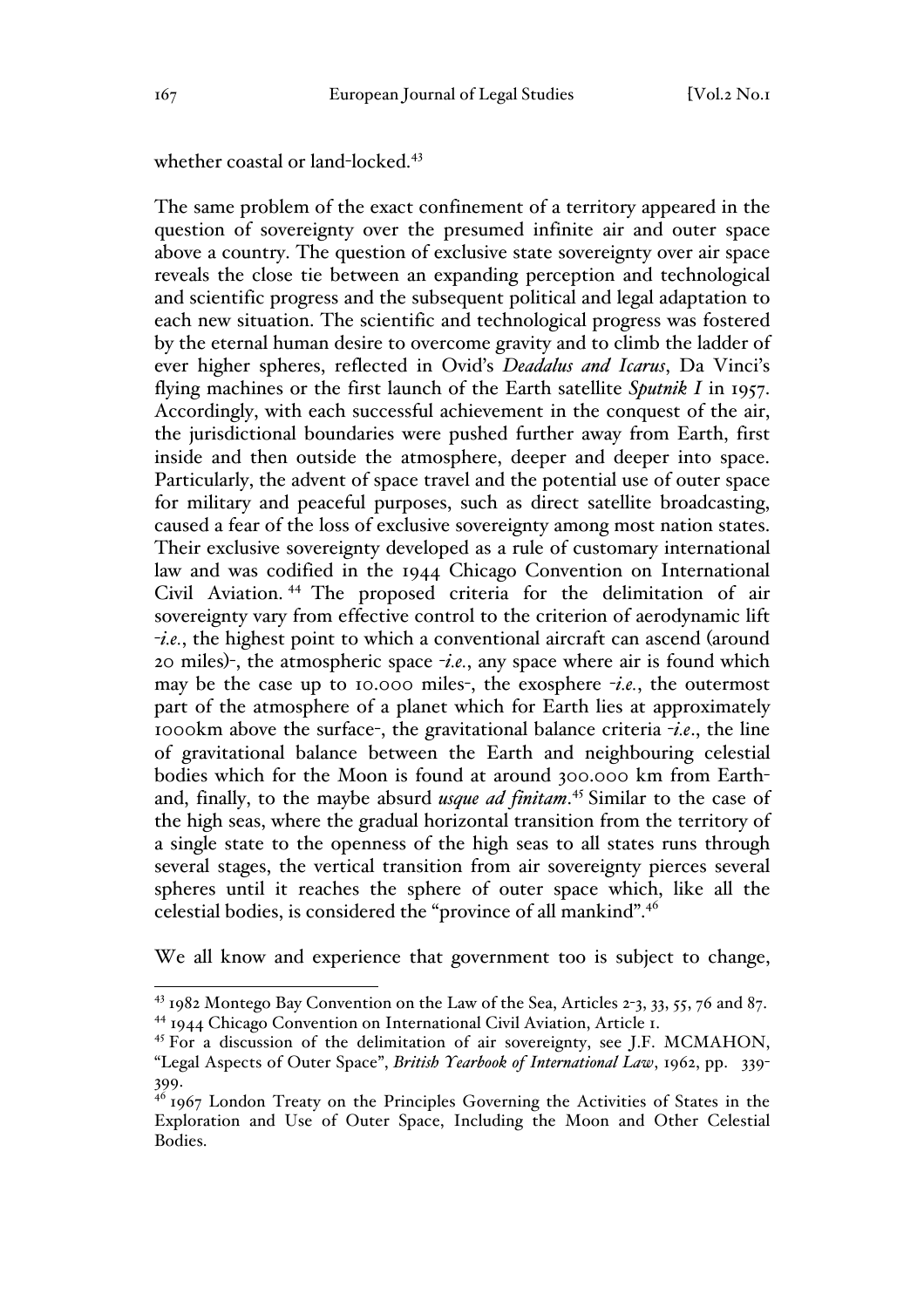regardless of the respective form it adopts. For the different forms of government, Max Weber has classified different kinds of domination (*Herrschaft*), of which he considers only three as legitimate; legal, traditional and charismatic domination. <sup>47</sup> Common to all forms of government is the struggle to find the right balance between the single individual and the collective as a whole. In this struggle, the *spectrum* runs roughly from the extreme forms of a single ruler to the other extreme of direct political participation of the mass. The first extreme is characterised by the view of unrestricted freedom of all single individuals, who organise their lives in absence of a state or anarchy; which may lead either to harmony and peace, or social disorder and chaos.

The other extreme that still emphasises the individual is found in those forms of government that place the centre of power *vis-à-vis* the rest of the population in the hand of a single person. These forms are known under various terms, such as tyrannical autocracy, despotism or dictatorship, as well as absolute monarchy. They all have in common the -hardly humbleperception of being either on a higher or at least the same footing with the rest of the population that constitutes the state. This kind of perception is reflected in Louis XIV (1638-1715), the sun king's well known statement "*l'état, c'est moi*", as well as Napoleon's similar "*la France, c'est moi*".48 First careful tendencies towards a greater equilibrium between the single individual and the masses is found in the person of the enlightened monarch who saw her-/himself as the 'first servant' of a country placed in the position by the grace of god. Generally, the changes in perception translated themselves into the practical political situation of a parliamentary monarchy which opened political decision-making to a wider circle of people. Other political systems involve more than a single sovereign and are known as the states that are governed by a few people or oligarchies. In all these cases, stronger emphasis is put on the individual element inherent in the human being.

Half-way-through between the two poles, the form of political participation that comes closest to the equilibrium between the needs of an individual and the collective as a whole is arguably democracy. Democracy has many faces and knows even more definitions. Its proximity to an equilibrium may be read from the, perhaps ideal or idealistic, but definitely paradoxical definition of democracy as the 'identity of the rulers and the ruled'. Nonetheless, I believe that the relative success of

 <sup>47</sup> M. WEBER, *Soziologie, Weltgeschichtliche Analysen, Politik*, 4th ed., Stuttgart, Kröner, 1968, pp. 151-ff.

<sup>48</sup> See S. ZWEIG, *Jospeh Fouché: Bildnis eines politischen Menchen*, 44th ed., Frankfurt, Fischer, 2001, p. 165.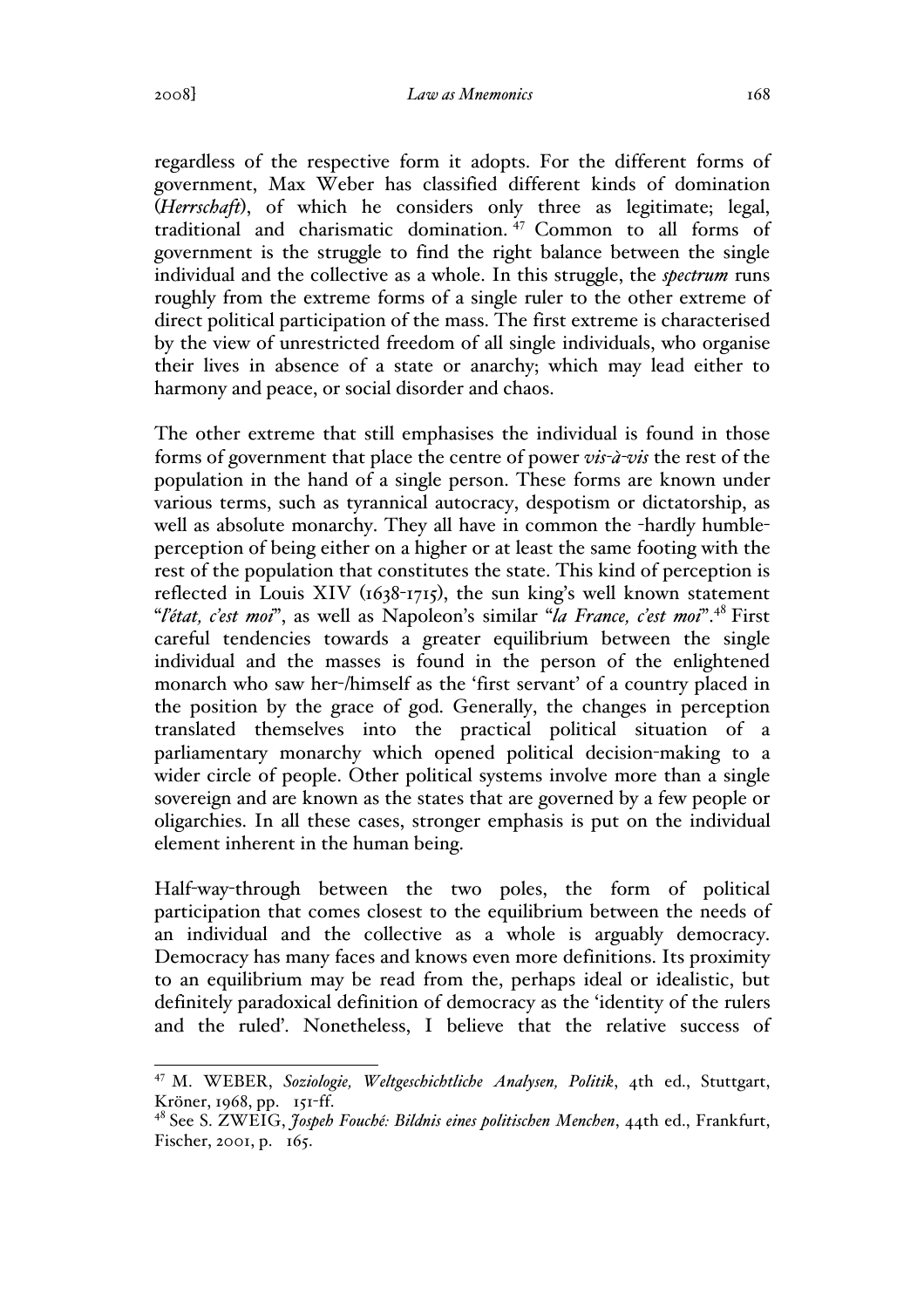democracy around the globe -recently referred to as the "end of history"-49 is not only the appeal of economic modernisation but precisely its inherent contradiction, that best takes into account human nature and its long term struggle towards equilibrium.<sup>50</sup> In the past, democracy has mainly proved to be the most dynamic form of governance, by allowing for rapid change in the established matrix of relationships that always tends to reflect the best mode of mitigating between the interests of a single or a certain number of individuals and the rest of a community.

In contrast to this relative equilibrium, there also exist tendencies towards the other pole -the so-called 'rule of the mass'- or, more generally, forms of governments involving a large part or the majority of the members of a community. First signs of a deviation from the equilibrium are found in the attempts to value the will of the majority higher than that of the minority. Forms of government moving away from the equilibrium in the centre and laying stronger emphasis on the expression of the communitarian element in human nature are found in various concepts from (democratic) socialism and communism to the extremist movements of fascism and National Socialism.51

Finally, the last precondition for the existence of statehood, the capacity to enter into relations with other states is of major importance here because it indicates the dynamic element inherent in the 'life' of a state. The analogy between a state's and a person's life is adequate and knows numerous precedents in history.<sup>52</sup> All the paradox situations mentioned in the beginning also apply to states. Like human beings, new states emerge and old ones disappear (vertical relations). The process of becoming and passing away of a state is itself controversial, as the debate about the nature of recognition as either declaratory or constitutive shows. Moreover, the end of one state sometimes means the emergence of one or more new states and *vice versa*. The difficulty of distinguishing clearly the birth and death of states is reflected in the many ways by which a state can

 <sup>49</sup> See F. FUKUYAMA, *The End of History and the Last Man*, New York, Avon, 1992; note that the term 'end of history' was used before extensively by Karl Marx and Gottfried Hegel.

<sup>50</sup> *Ibid*., pp. 134-ff.

<sup>51</sup> See, *e.g.*, B. MUSSOLINI, "Fundamental Ideas", in S.E. BRONNER, *Twentieth Century Political Theory: A Reader*, New York, Routledge, 1997, pp. 191-194, at p. 192; who writes that, "anti-individualistic, the Fascist conception of life stresses the importance of the state and accepts the individual only in so far as his interests coincide with those of the state, which stands for the conscience and the universal will of man as a historic entity".

<sup>52</sup> See, *e.g*., H. LAUTERPACHT, *Private Law Sources and Analogies of International Law*, London, Longmans, 1927.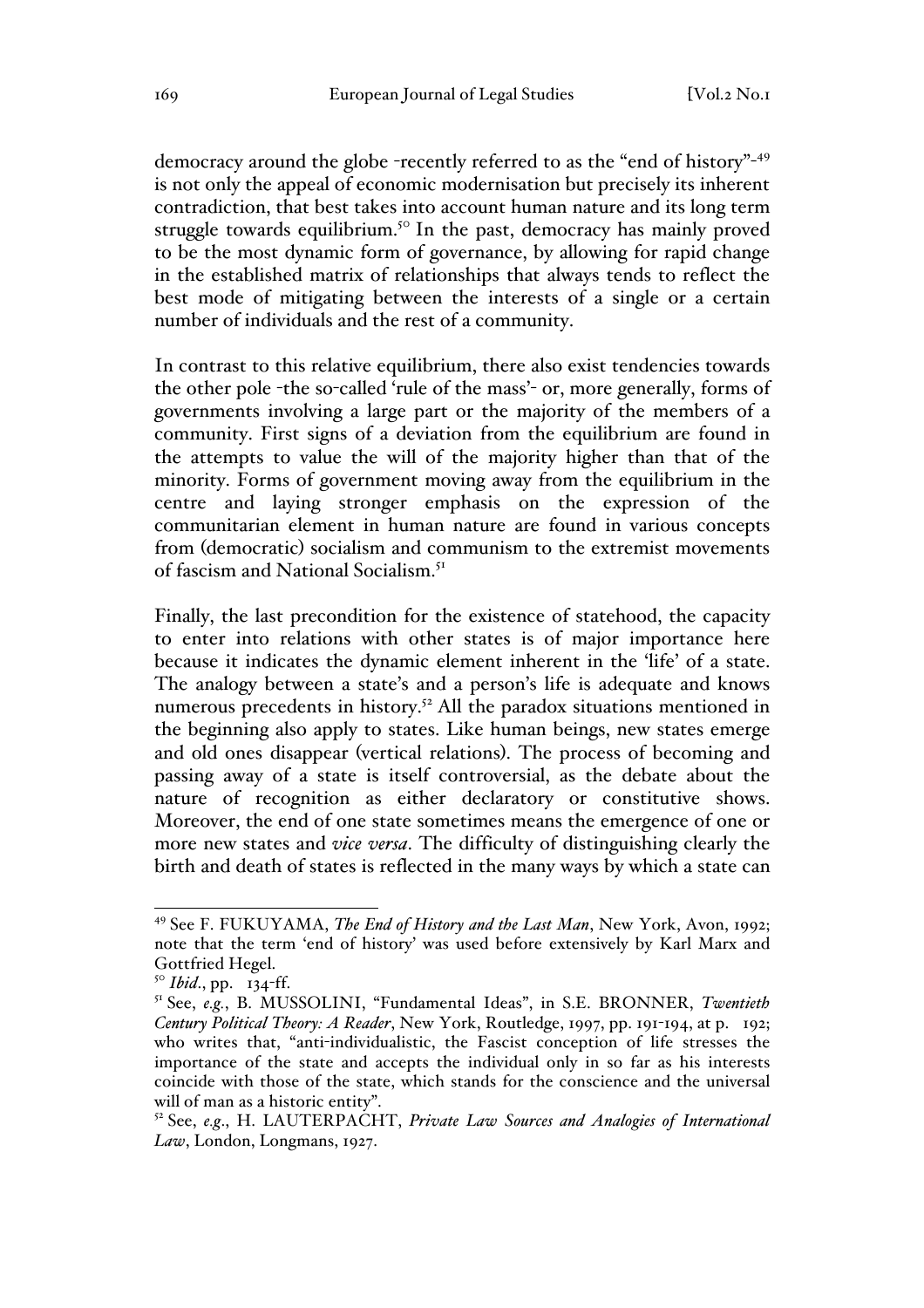2008] *Law as Mnemonics* 170

come into existence or disappear: discovery of *terra nullius*, cession meaning the transfer of sovereignty over state territory by the owner-state to another state; dissolution putting to an end a state's legal personality; extinction which means dissolution through merger with another state, or the break-up into two or more new states, as well as subjugation or annexation by another state; the split of one or the unification of at least two states are modes by which states come into being or are wiped from the map. In this process, states succeed each other (state succession) like generations of people follow each other. The customary international law regulating state succession, understood as the act by which one state replaces another in the responsibility for the international relations of territory, is found codified in the 1978 Vienna Convention on Succession of States in respect of Treaties.

ii. Nation states at crossroads: The European Union; Discordia Concors?

"*Von einem hohen und fernen Standpunkt aus, wie der des Historikers sein soll, klingen Glocken zusammen schön, ob sie in der Nähe disharmonieren oder nicht: Discordia concors*".53

The next stage concerns the gradual transition from the state to so-called 'supra-national' forms of organisation. The supra-national level is where the political organisation between the national level and the international level intersects. Such intersection means the gradual expansion of the whole of inter-individual experiences comprised in the polity of one to another (nation) state induced by real and factual daily practice. Hence, it is more a process of increase in awareness than a loss of factual relevance, often denounced as the demise of the nation state.<sup>54</sup>

At the supra-national level, the European Union is one of the most interesting but complex creations which the human mind has achieved through the formulation of ideas, their subsequent transformation into laws, and their projection into the material world. It is clear that many

 <sup>53</sup> See W. KAEGI, "Discordia Concors: Vom Mythos Basels und von der Europa-idee Jacob Burckhardts", in M. SIEBER, *Discordia Concors: Festgabe fur Egar Bonjour zu seinem siebzigsten Geburtstag am 21 August 1968*, Basel, Helbing and Lichtenhahn, 1968, pp. 131-152, at pp. 136-152.

<sup>&</sup>lt;sup>54</sup> Compare: J.D. WILETS, "The Demise of the Nation-State: Towards a New Theory of the State Under International Law", *Berkeley Journal of International Law*, 1999, p. 193-229; H. HELLER, "The Decline of the Nation State and its Effect on Constitutional and International Economic Law: The Nature and Structure of the State", *Cardozo Law Review*, 1996, pp. 1139-1216; C. SCHREUER, "The Waning of the Sovereign State: Towards a New Paradigm for International Law", *European Journal of International Law*, 1993, pp. 447-471.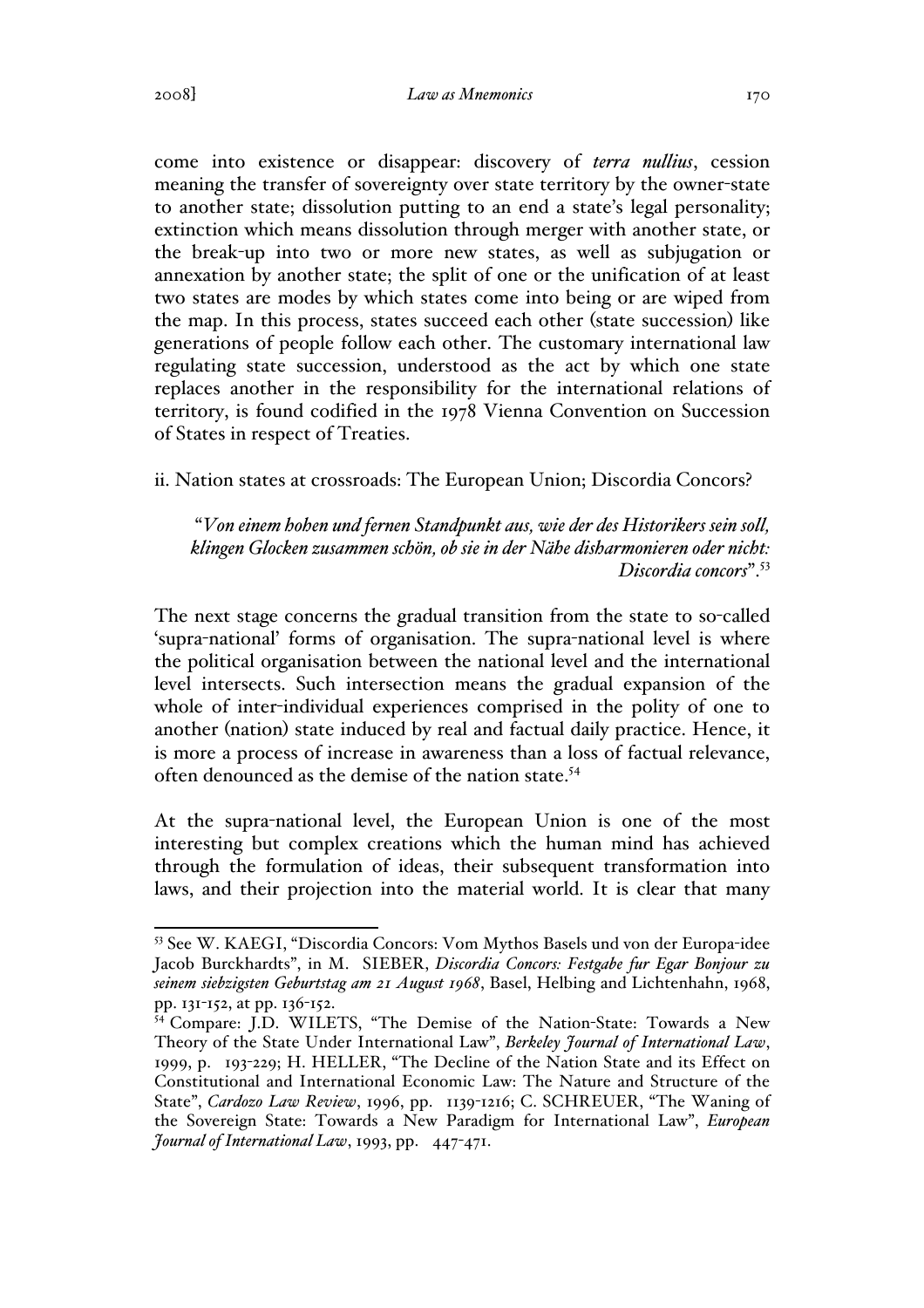such projects exist around the globe and they are all of equal importance in their respective context. What makes the European Union an interesting playground for the search of mnemonic traces is first and foremost the almost seamless legal documentation of its becoming, from its origin, the subsequent development, until our present days.<sup>55</sup> Moreover, the European Union has -in terms of its legal development- achieved an unprecedented degree of communication between the two planes that underlie human existence. Already the notion of the European Union reveals a paradox situation as a *discordia concors*, or the unity of its diverse components.

As such, the EU has attained a relatively coherent framework that takes well into account both of the binary elements of the human mind, as notably expressed in the individual and the collective nature of the human being. This framework not only combines each of the original six, and the twenty-seven current, member states' individual experiences, but also the sum of all the combined collective experiences at the state level together. Secondly, the drafting style of its primary and secondary legislation is sometimes better understood as a response to the challenges posed by the profound dynamism inherent in nature as perceived through the binary mode of thinking of the mind and experienced later in the material world. The outcome of this effort becomes visible in the permanent development and constant updating of the *acquis communautaire* as the EU's most comprehensive mnemonic trace. Last but not least, the meanwhile holistic vocation of the EU expressed in the wide scope of these achievements make it an outstanding example of the mnemonic stage obtained in the gradual coming together of the two minds in the evolution of mankind.

With regard to the first strong asset of the EU's system, the dense network created between the individual and various collective organisational levels, the issue of political participation is worth mentioning. Despite an often denounced democratic deficit, the legal framework establishing the EU grants a wide array of rights to individuals. This fact is particularly astonishing if one considers the initial foundation of the then European Economic Community based on classical instruments of public international law.

Since the 1992 Maastricht Treaty, every national of an EU member state is at the same time an EU citizen. The status of EU citizen confers on such individual not only the right of access to the various levels of political

 <sup>55</sup> Other projects of economic integration, such as NAFTA, APEC, or MERCOSUR, have thus far only achieved modest results on the political and social level when compared to the European Union; see generally A. DE MESTRAL, *The North American Free Trade Agreement: A Comparative Analysis*, The Hague, Nijhoff, 2000.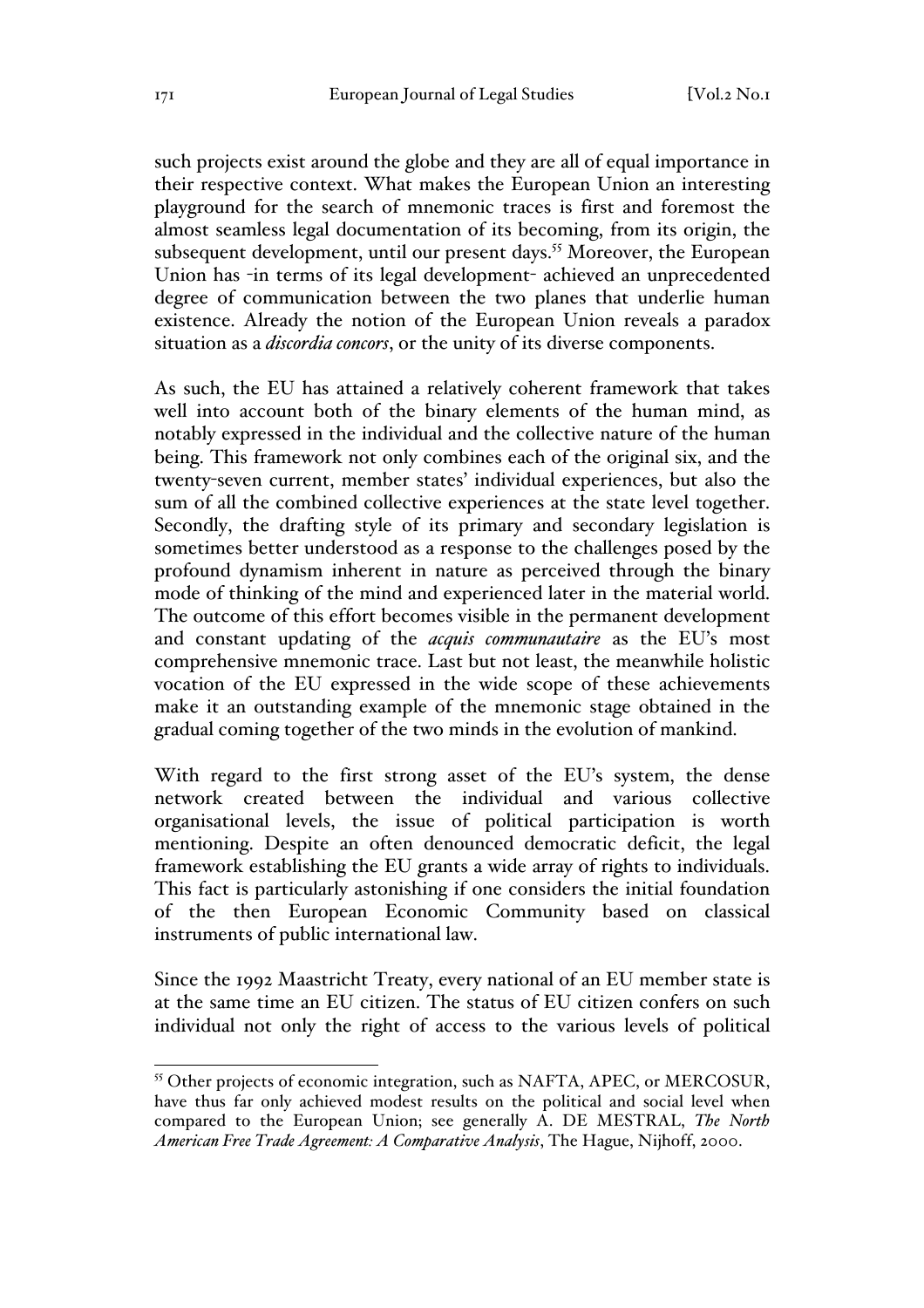decision-making process foreseen by the constitution of her/his member state but, in addition, it also grants to every individual who is residing in the territory of another member state the right to vote and to stand as a candidate in municipal elections (active and passive right to vote). <sup>56</sup> Beside, every EU citizen residing outside her/his own member state enjoys the active and passive right to vote for elections to the European parliament. Finally, EU citizenship includes a right to petition, the possibility of application to the European ombudsman and, when residing outside the EU's territory, and in case there is no diplomatic representation of the citizen's original member state, protection by the diplomatic and consular authorities of any other member state. Thus, Union citizenship adds another form of identity beyond previously existing identities; such as a local, provincial or national citizenship.

The same innovative character governs the question of access to the judiciary for the review of the legality of acts adopted by the European institutions. The Treaty Establishing the European Community stipulates any natural or legal person's right to institute proceedings against a decision.<sup>57</sup> Given the beginnings of the EU as an international organisation, private persons' access to the European Court of Justice is a considerable innovation, which still has not found many imitators.

Innovation also marks the principal freedoms granted by the treaties: the freedom of movement of goods, services, capital and persons across the member states' boundaries.<sup>58</sup> For the realisation of these freedoms, a neofunctional approach that implements the provisions only gradually and step-by-step was chosen (spill-over effect). The basic rationale underlying this approach was the understanding of the state as not the sole actor on the international stage, as was shown above, and particularly the assumption of the interconnectedness of the economy.59 For instance, the strategy of the Single European Market was coined in the mid '80s and the 1st of January 1993 was set as the date for its completion. In 1993, however, it was clear that the achievement of the single market can only be realised gradually and particularly depended on further developments towards economic and monetary integration. In turn, the European Monetary Union itself developed progressively from its inception in 1969 and during three distinct stages, to end up with the final introduction of Euro notes

<sup>&</sup>lt;sup>56</sup> EC Treaty, Part II - "Citizenship of the Union", Articles 17-22.<br><sup>57</sup> EC Treaty, Article 230.<br><sup>58</sup> EC treaty, Titles I and III; see, on people's right to move and reside freely within the EU territory, Article 18.

<sup>59</sup> See, *e.g.*, the discussion of neo-functionalism by P. CRAIG, "The Nature of the Community: Integration, Democracy, and Legitimacy", in P. CRAIG and G. De BÚRCA, *The Evolution of EU Law*, Oxford, Oxford University Press, 1999, pp. 1-54.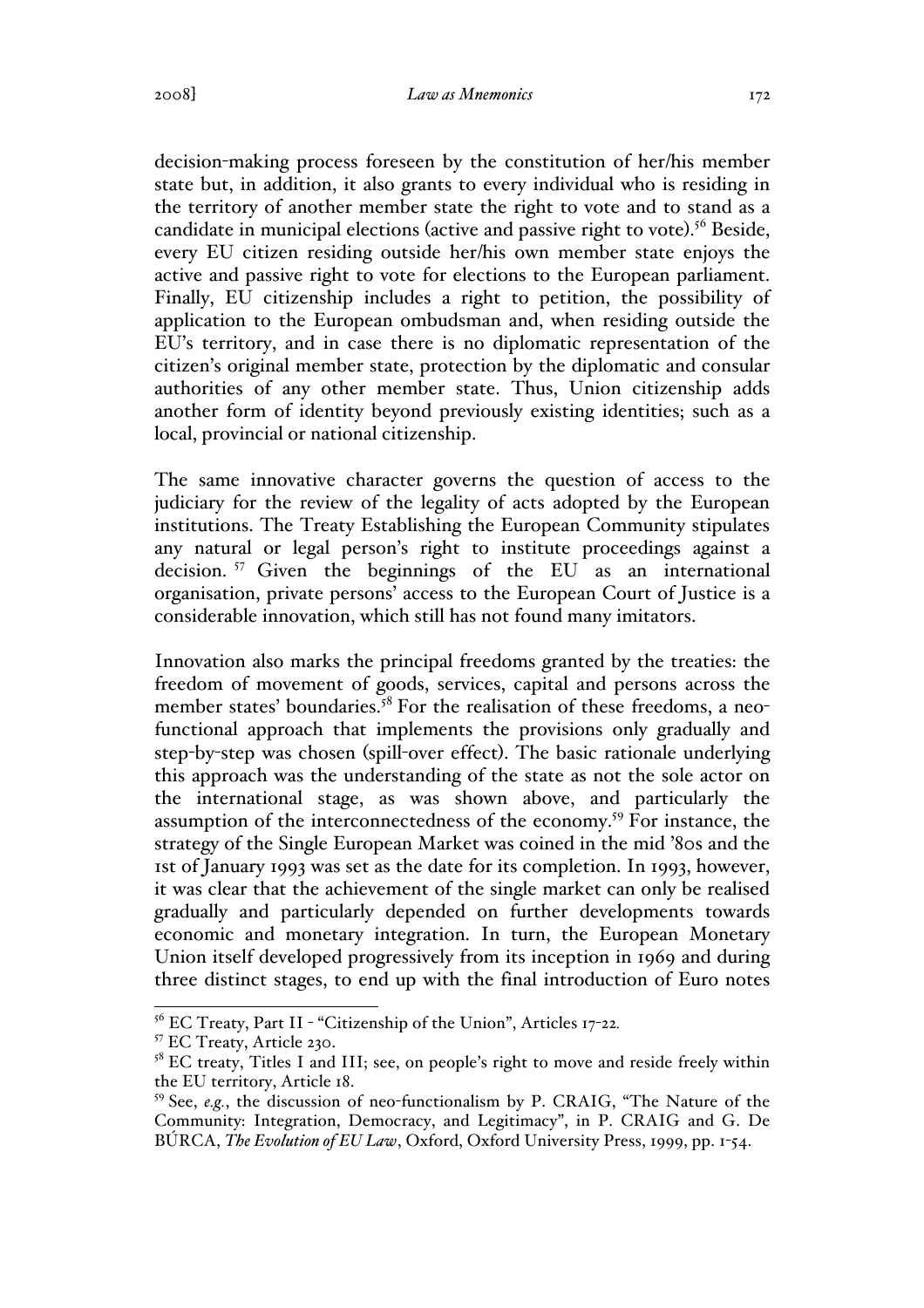and coins in January 2002.<sup>60</sup> This approach to the legislative process can be regarded as in line with the gradual expansion of the human mind following the available perceptive possibilities.

The novel principles governing the dynamism of such a novel approach to economic, as well as political, integration is also reflected in a different drafting style of legislation. The most dynamic provision in the legal framework of the EU is probably found in Article 1 of the 1992 Treaty on the European Union and states that "this treaty marks a new stage in the process of creating an ever closer union among the peoples of Europe, in which decisions are taken as openly as possible and as closely as possible to the citizen".

The text of this provision is often criticised for its lack of precision and ought to be replaced by a fixed catalogue of competences. Perhaps, though, this is exactly because of the deep truth that life is in constant flux, which is found reflected in this provision and incites such vivid criticism. Hence, such realism clashes with the deeply rooted human desire not only for simplicity but also for certainty. Nonetheless, as emphasised at the beginning of this note, partial ignorance about the future is humanity's fate and the expansion of understanding only proceeds gradually. The same truth seems to be reflected in the evolution of EU law.

Another interesting institution is found in the so-called 'integration' or 'cross-section' clauses. They are six in number and cover the areas of culture, public health, industry, social and economic cohesion, environment, and development cooperation.<sup>61</sup> They are reminders of the pursuit of the principal objectives, like road signs along a highway, and pave the way to a more holistic interpretation of life in general and particularly the treaties of the EU. Each of them has a role of outstanding importance to play but the most interesting clause in this context is the provision on culture. The interest stems from the elastic nature of the concept of 'culture', which -being practically impossible to define- bears only a few principal features.<sup> $62$ </sup> The first feature worth being mentioned here is the multilevel presence of culture. Like T.S. Eliot remarked, culture can be described as a gradual scale ranging from the individual, to a group

 $60$  The first stage started in July 1990, the second in January 1994 and the third in January 1999; see EC Treaty, Articles 116 and 121 § 4; Directive 88/361, O.J., 1988, L 178/5.

 $^{61}$  EC Treaty, Articles 151-152, 157-162 and 174-181.

 $62$  For the evolution of the concept of culture, see especially A.L. KROEBER and C. KLUCKHOHN, *Culture: A Critical Review of Concepts and Definitions*, New York, Vintage, 1952.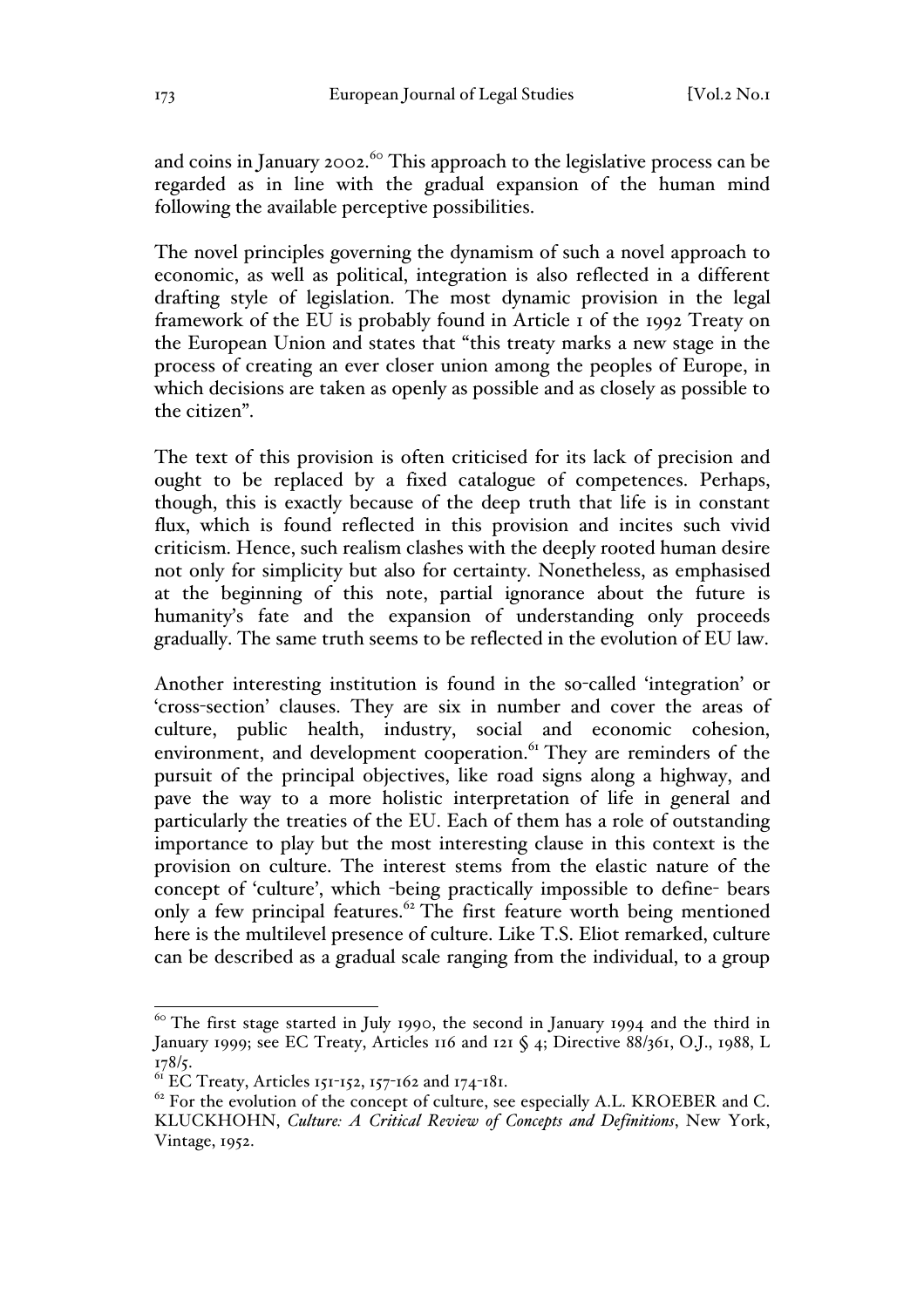or class, and up to a whole society.<sup>63</sup> In addition, everybody is part of several cultural identities. A second important feature is found in the dynamic -because evolutionary- character inherent in the concept expressed in the etymological meaning of 'cultivation', consisting of the refinement of originally the soil (*cultura agri*) and later of the mind (*cultura mentis*). In so far as this refers to refinement, we are talking of a process rather than a mere fact. This last point, the close link between the mind and the mysterious institution of language, as it is pointed out by studies in linguistics and semiotics, also supports the mind-law analogy. $^{64}$  Finally, language is equally involved in and responsible for the concept's intrinsic dynamism and elasticity, which bring a general ability to host diversity and spontaneity.<sup>65</sup> Given these features, let us now compare their basic elements with the formulation of Article 151  $\S$  1 of the EC treaty, which states that "the Community shall contribute to the flowering of the cultures of the member states, while respecting their national and regional diversity and at the same time bringing the common cultural heritage to the fore".

It is quite impressive to see how dense but at the same time complete the information contained in this paragraph is. Every single element of the basic feature mentioned above is considered and reproduced. For instance, "national and regional diversity" carefully points to the multilevel requirement, while making explicit as well as implicit reference ("cultures") to the diversity element and the recognition of multiple identities. Moreover, the character of life as a process or flow of experiences is circumscribed with botanical language as "flowering" and "bringing to the fore". This last point also takes into consideration the contradictory element inherent in both the concept of culture as well as the human being ("diversity" and at the same time "common cultural heritage"). The wording strongly reflects inspiration by the principle of *discordia concors* and is in line with the main principles underlying *Gestalttheorie.*<sup>66</sup>

 <sup>63</sup> T.S. ELIOT, *Notes Towards the Definition of Culture*, London, Faber, 1968, p. 21.

<sup>64</sup> See, *e.g.*, E. SAPIR, "The Status of Linguistics as a Science", *Language*, 1929, pp. 207-214; Y.M. LOTMAN, *Universe of the Mind: A Semiotic Theory of Culture*, London, Tauris, 1990, p. 273.

<sup>65</sup> See, *e.g.*, T.W. ADORNO, "Culture and Administration", in T.W. ADORNO, *The Culture Industry: Selected Essays on Mass Culture*, London, Routledge, 1991, pp. 107-131, at p. 123.

 $66$  Note that the EU's motto 'united in diversity', as previously mentioned in Indent 4 of the Preamble to Part I and Article I-8 of the 2004 Treaty Establishing a Constitution for Europe, is no longer mentioned in the 2007 Lisbon Treaty, except for a declaration on the symbols of the European Union signed by sixteen member states; see *O.J.*, C 306/1, p. 267.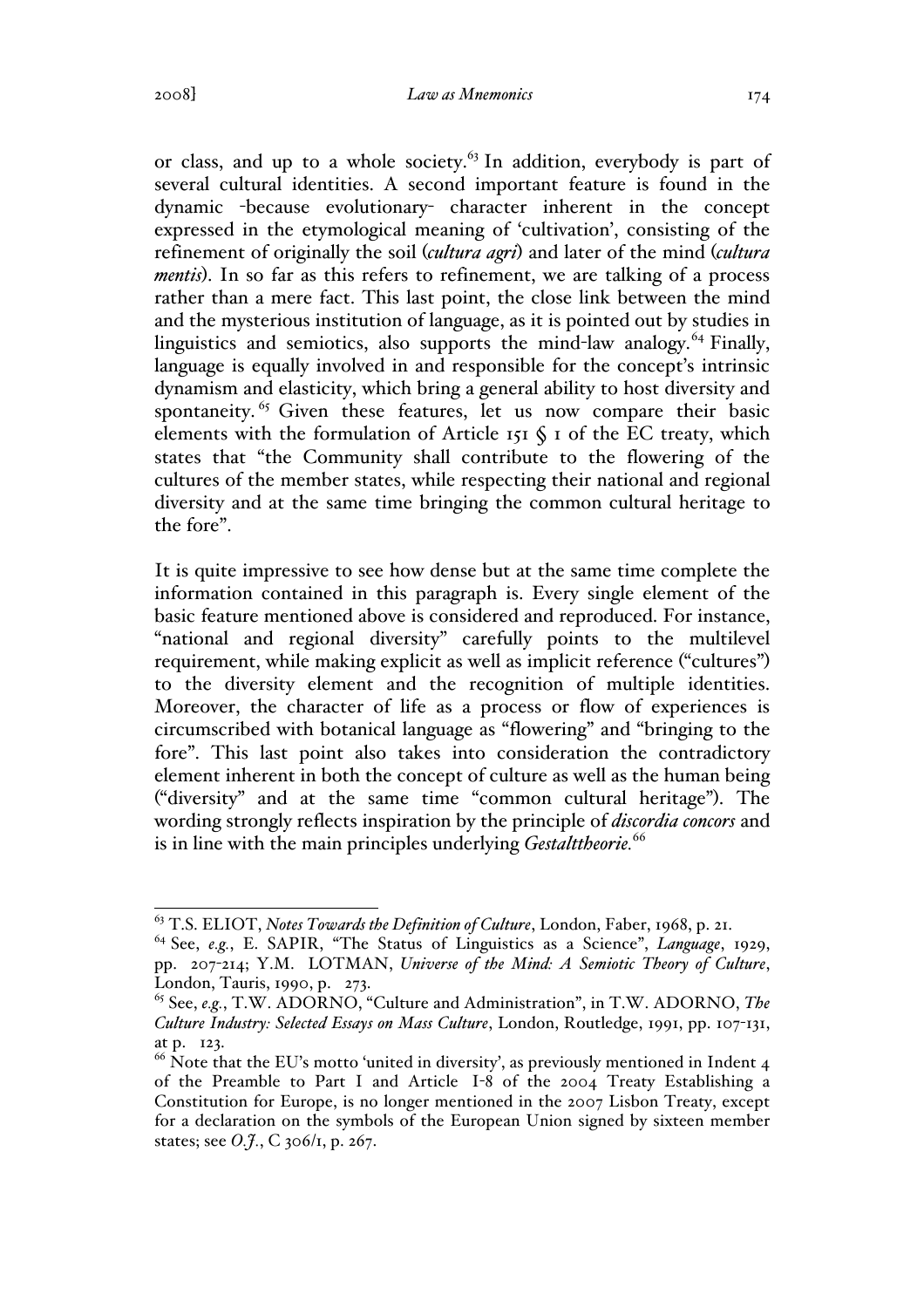Other examples highlighting the new perception of reality as it is enshrined in primary and secondary European law which can not be discussed in depth are found in the surge of new apparently paradoxical situations, such as in the concepts of positive and negative integration, competition law, or intellectual property. These concepts all have in common a certain element of contradiction by the deliberate juxtaposition of binary pairs of opposites. The tendency to link two contradictory notions appears to be the result of the growing persuasion of the mind in its attempt to adapt to the needs and requirements imposed by reality.

Ultimately, a more dynamic approach to law, however, is well reflected in the original text with which it all began more than fifty years ago. It is in the Preamble of the Treaty Establishing the European Coal and Steel Community; in which its signatories, the founding fathers of the Union, were "considering that world peace can only be safeguarded by creative efforts commensurate with the dangers that threaten it".<sup>67</sup> This deep insight clearly contains a plea for a dynamic view of law, advocating its adaptation to the constant changes in the perception of our environment. In addition, it issues a critical warning and contains an obligation to ponder not only the causes of actions but also to consider their effects.

To sum up, European law -and notably the law of the European Unionprovides a rich repertory of attempts to mitigate between the human desire for stability and certainty in life through the legal enactment of norms, and the constant flux which is the root cause for change and the inability to know and predict the path of future events. In these numerous attempts, the *acquis communautaire* reflects thus far a dense web of connections between numerous dichotomies from which the one of the individual and the collective stands out. Moreover, these attempts are marked by a new style of drafting using a double, because at the same time static and dynamic, style of drafting. This language underlying the respective legal texts also reflects a more complete, even holistic, vocation of the entire integration project, which better takes into account the complex but hermetic nature of human existence. In terms of coherence, open-ended dynamism and the careful parallel consideration of the *Gestalt* as a whole and its constituent parts, the body of European law presently comes close to the basic needs and traits of human existence and 'order' as described by Simone Weil.

 $^{67}$  1951 Treaty Establishing the European Coal and Steel Community, Preamble.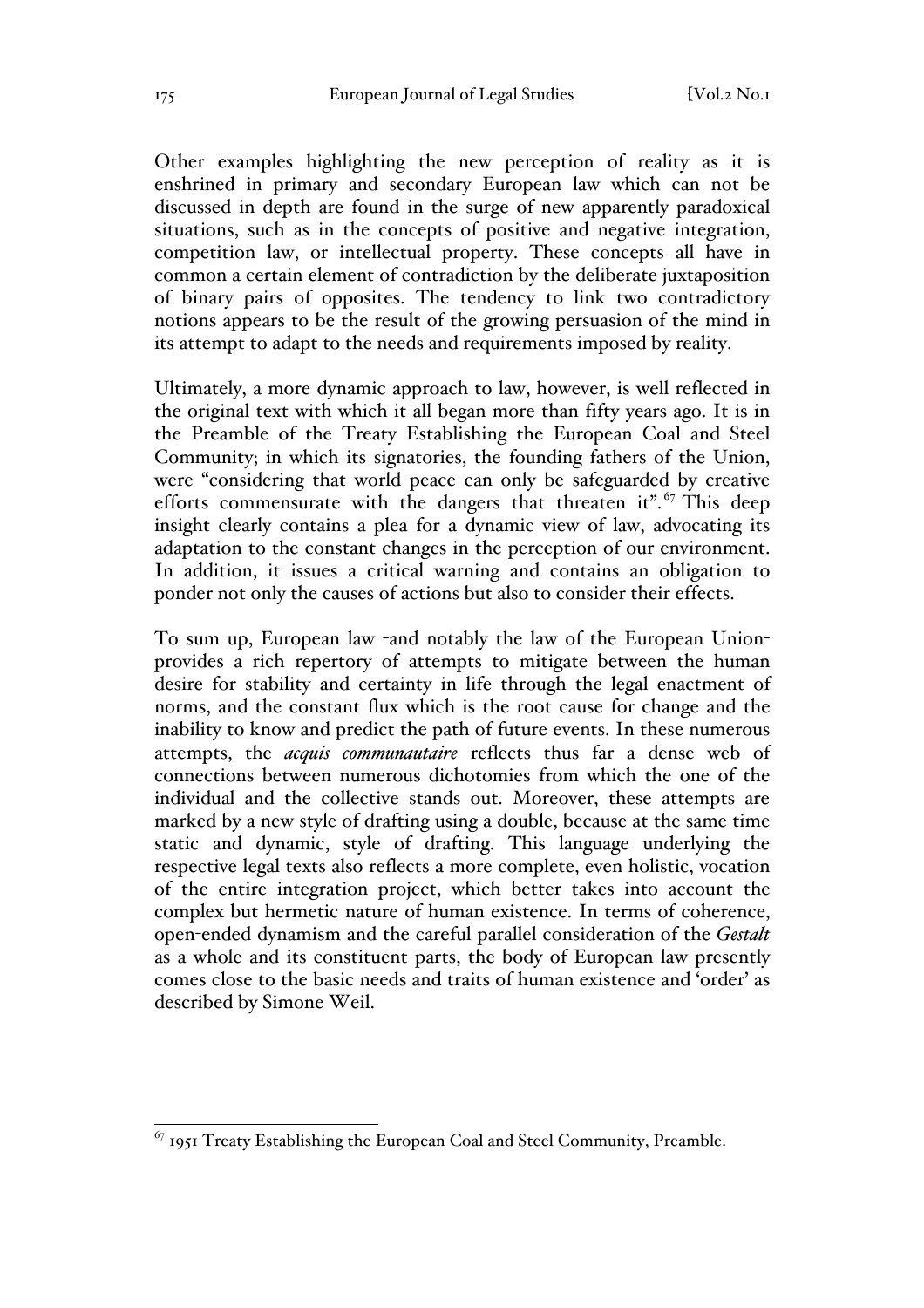iii. The world community: "The clash of institutions and the remaking of the global legal order"68

"*Nevertheless, we have every day before us the example of a universe in which an infinite number of independent mechanical actions concur so as to produce an order that, in the midst of variations, remains fixed*".69

From the perspective of the mind as the primary source of normativity, it is hardly a surprise that at the global level too we have been (and are still) facing the same challenges deriving from our fragmented perception. Despite our improving knowledge of the globe we inhabit, from Galileo Galilei's "*e oppure se muove*" to Immanuel Kant's "*globus terraqueus*", and the accelerated process of juridification or juridicisation of the international sphere during the past century, a global consciousness beyond the territorial nation state is still inadequately developed. As at any stage in the evolution of mankind, the incomplete picture of the environment and the forces behind it continues to pose a great danger for humanity as a whole and threatens the peaceful existence of every single global citizen.

The incomplete image of global reality is manifest in the use of the misleading and obsolete term 'international law' for the description of global legal relations. In law, a more complete image is only slowly being drawn, such as by the introduction of notions such as 'trans-national' or 'global', as well as 'world law'.<sup>70</sup> A direct consequence of both the incompleteness of our perception and the inadequacy of the legal concepts in use is a fragmented global legal order, which is prone to inconsistencies and incoherence. Probably the most infamous example of such a fragmentation today is the lost status of the UN Charter as a 'constitution for the world community', although supported by its Article  $103$ .<sup>71</sup> These noble aspirations, however, were soon to become undermined by the failure to bring the sphere of international trade -GATT/WTO- under its umbrella and to avoid conflicts or the unnecessary duplication of the activities of the GATT/WTO system and the proliferating number of UN specialised agencies. Today, the fragmentation between the UN on one side and the WTO on the other is well reflected in the so-called 'trade

 <sup>68</sup> *Cf* S.P. HUNTINGTON, *The Clash of Civilisations and the Remaking of the World Order*, New York, Touchstone, 1996.

<sup>69</sup> S. WEIL, *The Need for Roots*, London, Routledge, 2002.

<sup>70</sup> See, *e.g.*, P.C. JESSUP, *Transnational Law*, New Haven, Yale University Press, 1956; G. TEUBNER, *Global Law Without a State*, Aldershot, Dartmouth, 1997; H.J. BERMAN, "World Law", *Fordham International Law Journal*, 1995, pp. 1617-1622.

 $7<sup>T</sup>$  See, on the constitutional character of the UN Charter, G. RESS, "The interpretation of the Charter", in B. SIMMA, *The Charter of the United Nations: A Commentary*, Oxford, Oxford University Press, 1994, pp. 25-44, at pp. 26-27.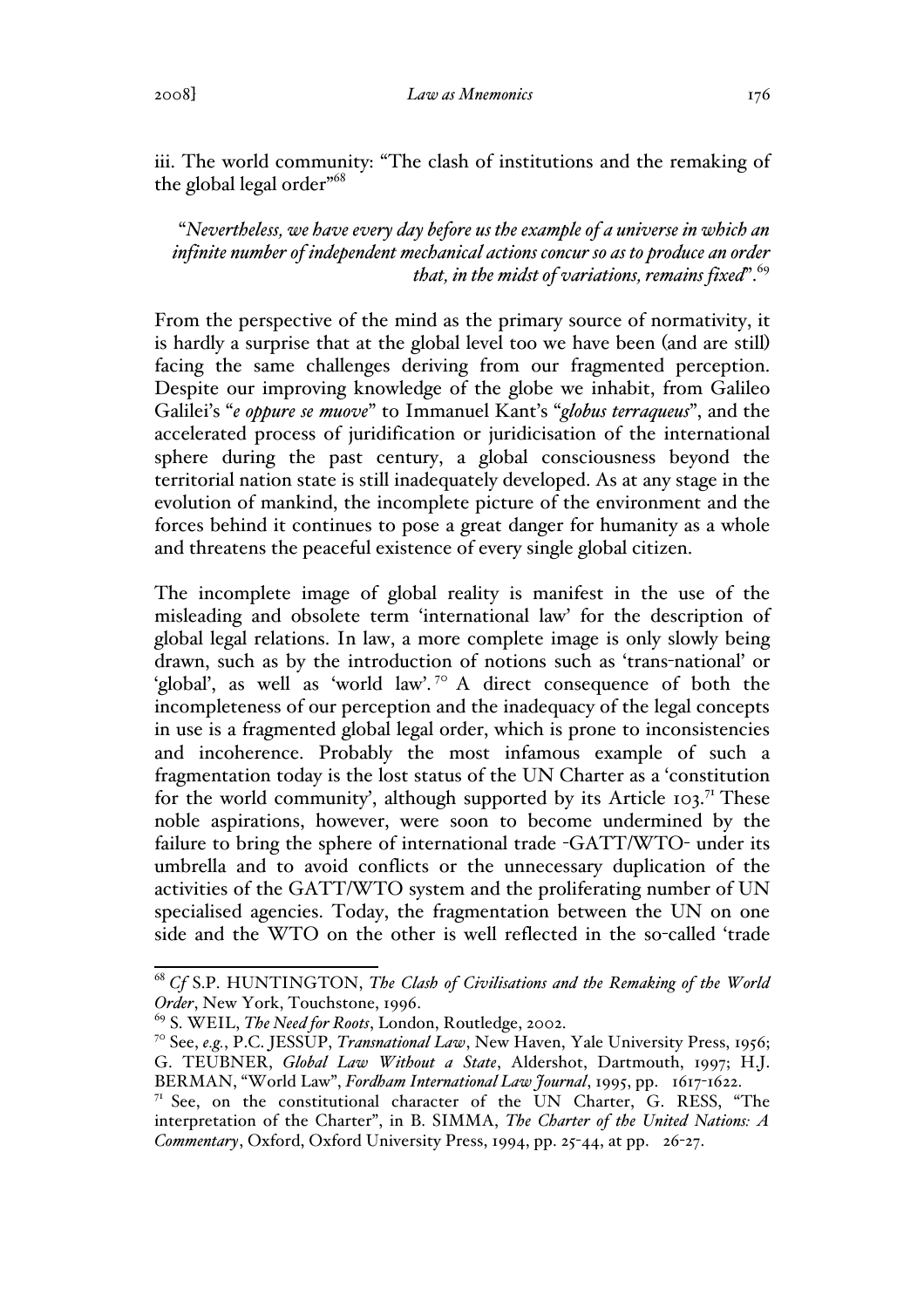linkage debate' -or trade and […] problems-72; *i.e*., a debate which not only tries to reconcile trade policies with other policy areas of public interest but also points at a deeply rooted institutional flaw, the cause of which must ultimately be sought in our fragmented world view.

To give another example, the same problem of fragmentation is manifest in the area of global human rights protection. Beginning with the positive example of an important mnemonic trace at the global level, the Universal Declaration of Human Rights (henceforth "UDHR") was solemnly proclaimed in 1948 with the intent of paving the way for the protection of human rights by the rule of law.<sup>73</sup> Although it initially only had a declaratory character, this unique legal document has most probably achieved a legally binding, normative status in the meantime.  $74$ Notwithstanding this achievement, its noble objectives have nonetheless been watered down by a concomitant trend towards fragmentation, best reflected in the 1966 split of inalienable and indivisible rights in two separate covenants, the International Covenant on Civil and Political Rights and the International Covenant on Economic, Social and Cultural Rights.

There is no doubt that many more examples of such fragmentation of the global legal order and legal conflicts between different legal instruments or international organisations exist both vertically and horizontally.<sup>75</sup> Hence, we can state that the wide absence of unity in the interaction between the few existing legal instruments distorts the true image of human life on this planet. Unity in this context, however, must not be confused with uniformity, because unity -as opposed to uniformity- postulates the great diversity of its constituent parts. In this context, the absence of unity means a simple friction expressed in conflicts of all sorts between the

 <sup>72</sup> See, *e.g.*, J.P. TRACHTMAN, "Trade and […] Problems, Cost-Benefit Analysis and Subsidiarity", *European Journal of International Law*, 1998, pp. 32-85.

<sup>73</sup> UN General Assembly, *Resolution 217 A (III)*, 10 Dec. 1948, *Universal Declaration of Human Rights*. <sup>74</sup> See D.J. HARRIS, *Cases and Materials on International Law*, 5th ed., London, Sweet

and Maxwell, 1998, p. 636; M. WA MUTUA, "The Ideology of Human Rights", *Virginia Journal of International Law*, 1996, pp. 589-658, at p. 591; stating that the legal character of the UDHR is at least recognised for some of the rights it protects and that, in particular, "those that implicate state action against personal security, such as freedom from torture, slavery, illegal detention, and disappearances, have achieved the status of customary international law".

 $75$  See also C. ROUSSEAU, "De la compatibilité des normes juridiques contradictoires dans l'ordre international", *Revue critique de droit international privé*, 1932, pp. 10-192; M. ZULEEG, "Vertragskonkurrenz im Völkerrecht", *German Yearbook of International Law*, 1977, pp. 246-276; E. ROUCOUNAS, "Engagements parallèles et contradictoires", *Recueil des Cours*, 1987, pp. 9-288.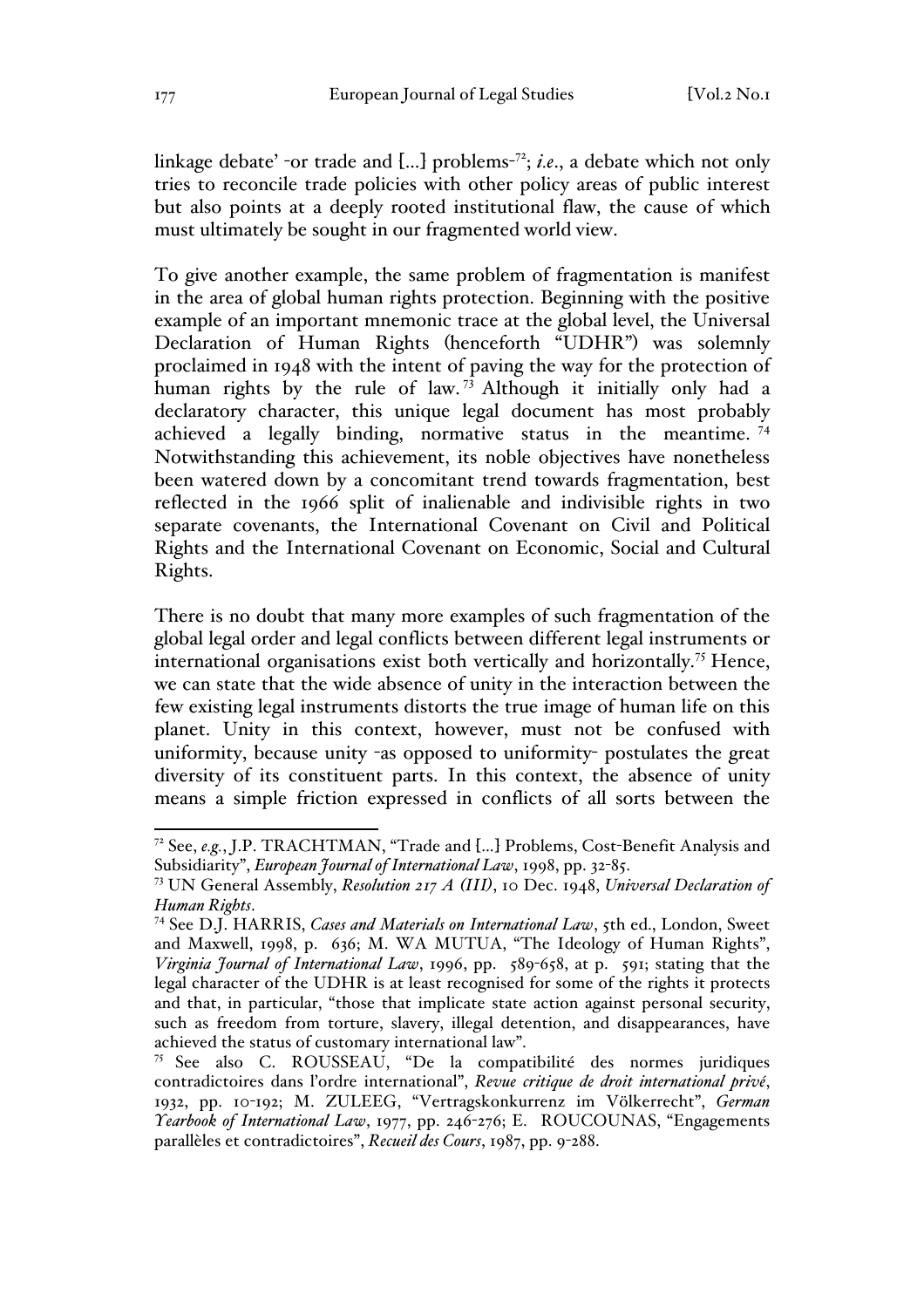various experiences codified in international legal texts. These legal instruments are like mnemonic traces left behind as evidence from the past insufficient conceptual understanding of reality. Among this plethora of often conflicting instruments, however, there are more positive examples, which serve as mnemonic devices. One such instrument is the 1969 Vienna Convention on the Law of the Treaties, which helps to mitigate some of the problems arising from inconsistencies among treaties and from *lacunae* in international law. More precisely, by providing several conflicts-of-laws rules, it plays an important gap-filling role and helps to coordinate different legal sources and systems while respecting legal pluralism. Moreover, it provides a good example of the possibility of curbing the creeping expansion of the *embarrass de richesse* and the preservation of legal pluralism in this world by providing objective criteria for the selection of relevant legal texts or competent international organisations.

Eventually, the global legal order is not the highest form of the mind's normative expression. At a level higher than our legal thinking -namely, in the world of archetypes and beliefs-, the same fragmentation of our perception is noticeable. The three monotheistic religions of Judaism, Christianity and Islam, their respective principal messengers, Moses, Jesus and Mohammed, and their major written sources, the Old Testament (Hebrew Bible), the New Testament (Christian Bible) and the Last Testament (*Koran*), indicate a temporal flow expressed in the progressive development of understanding. Once in place though, the information revealed in these decisive points poses a challenge to the understanding of the prevalent mind-set at a given time. Moreover, once the information is used for application to daily life, it is distorted by reason of the mind's underlying dual nature; which is, for instance, manifest in the struggle between the conscious and the subconscious or between spirit and matter. This dichotomous struggle of the mind in the development of legal norms deriving from religious sources is common to all religious systems. The temporal path from religious considerations to their legal embodiment usually becomes manifest in the form of schisms, or divisions along orthodox as opposed to reformist, or esoteric to exoteric lines. From a more dynamic perspective, there appears to exist a clear golden thread in the chronological development of the various religious revelations, such as from Judaism *via* Christianity to Islam. This continuous process is reflected particularly in the recognition by each of its predecessor(s) but equally in the strong resistance towards its successor(s). Moreover, all of them are composed of many different movements, sects, or writings; a direct result of the struggle between the static and the kinetic modes of thinking, representing various attempts at further linkage in order to synthesise partial knowledge into a common understanding. In all cases,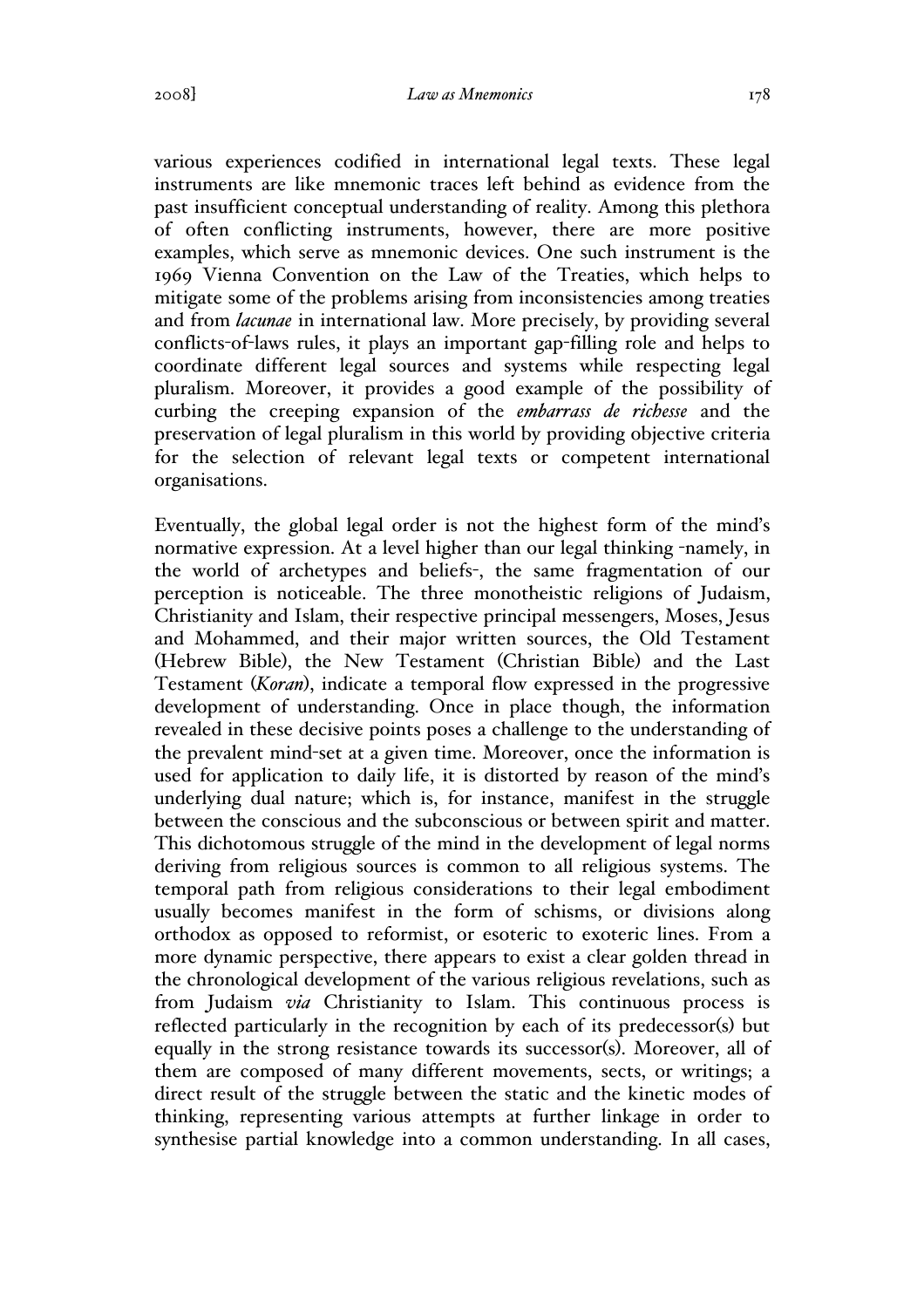where religious sentiments result in a fundamentalist movement -in the sense that they claim a monopoly on the interpretation of divinity and, hence, deprive other religious communities of their right to existence-, they further contribute to fierce clashes between the competing views as well as to a further fragmentation, obstructing the perception of the picture as a whole.

Hence, many conflicts perpetuate themselves for the sole reason that religious systems, not unlike the global legal order, lack a coherent and consistent interpretation; a fact caused by an insufficient consideration of the dual nature of human existence, a fragmented perception of reality and the failure to integrate various sources of information into a more encompassing and higher *Gestalt*.

# IV.CONCLUSION

"*The mind loves the unknown. It loves images whose meaning is unknown, since the meaning of the mind itself is unknown*".<sup>76</sup>

Things are not always what they appear to be, especially at first sight, and without due consideration of the dynamic underlying all expressions of life and matter. As a possible remedy, 'law as mnemonics' is based on the central argument that many of the changes brought about by technological innovations have altered and actually enhanced our modes of perception. This is, for instance, well documented in the critical discourse preceding and following important changes brought about by the invention of the motion picture and subsequent developments from the invention of television to the creation of the internet and the more recent convergence of content based on digitisation.

The overall trend of these developments was described by reference to the "acceleration of history" caused by an increase in *stimuli* to our mind and, more particularly, to our memory. According to Paul Nora, this "acceleration of history" entails the "increasingly rapid slippage of the present into a historical past that is gone for good, a general perception that anything and everything might disappear; these indicate a rupture of equilibrium".77 In addition to this acceleration and the danger of a rupture of the previously established equilibrium, these enhanced modes of perception also provide the basis for future technological innovation to take place, thereby further accelerating the initial process.

<sup>&</sup>lt;sup>76</sup> A quote by René G. Magritte.

<sup>77</sup> *Cf* P. NORA, "Between Memory and History", *supra* note 10, p. 7.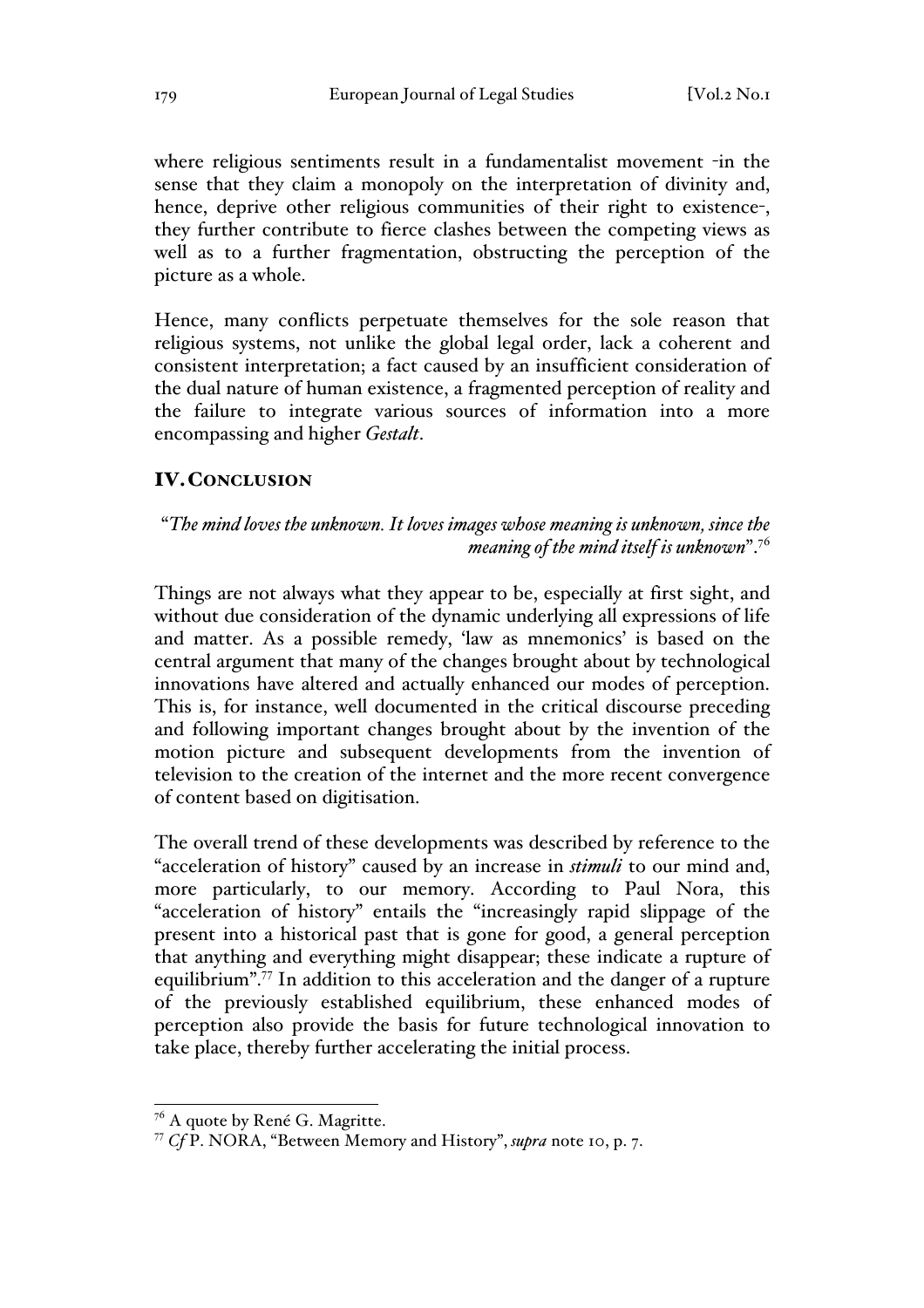Law is situated in this entangled circular process of communication between mind and reality and follows a similar path. In the legal context, this acceleration in perception effectively touches upon the fundamental problem of law; namely, the question of how to preserve its integrity over time and space. In this context, we can sense a widespread feeling of people losing faith in values and laws and we must fear that this process is likely to get worse in the future.

This is why an improved understanding of the role and nature of laws is of great importance. Its importance lies in the shift of interest from the periphery closer to the centre from where not only law and normativity but also many practical problems truly emanate; namely, the human mind as the centre of our perception and origin of our action. For that matter, past and present laws record and contain the essence of various individual and collective experiences or, in other words, provide a database or sourcebook of the collective memory where valuable information about the nature and dangers of life is being incessantly stored. This database is written in the form of so-called 'mnemonic traces' -*i.e*., legal documents of various kinds- and provides us first with some useful guidance in the challenges that life poses on a daily basis.

From an even broader perspective, these mnemonic traces also allow for some broader considerations about the nature of life and our perception of it. These considerations can be retrieved from a brief look at the evolving understanding, as recorded in the various stages of legal development, of the regulation of aspects related to life and death, as well as to the complex relationships between the individual and the collective in various societies. These considerations are essentially contained in the critique of the still dominant understanding of law as a rigid set of laws based on a strictly dualist thinking along the lines of the legal principle *expressio unius est exclusio alterius* (the choice of one part of an alternative excludes the other).<sup>78</sup> This critique concentrates especially on the widely prevailing premise of the exclusivity, instead of the complementarity, of two apparently antagonistic or contradictory concepts.

In the current era of ever faster change, the reliance of laws on the duality of the human mind is problematic, because the frequency with which our mind is -like a pendulum- oscillating between conflicting concepts is increasing. From this derives a serious danger for the integrity and efficiency of laws. Here, reliance on processes rather than on fixed results

 $^{78}$  See H. MOSLER, "General Principles of Law", in R. BERNHARDT, *Encyclopaedia of Public International Law*, Vol. 7, Amsterdam, North Holland, 1984, pp. 89-105, at pp. 92-93.